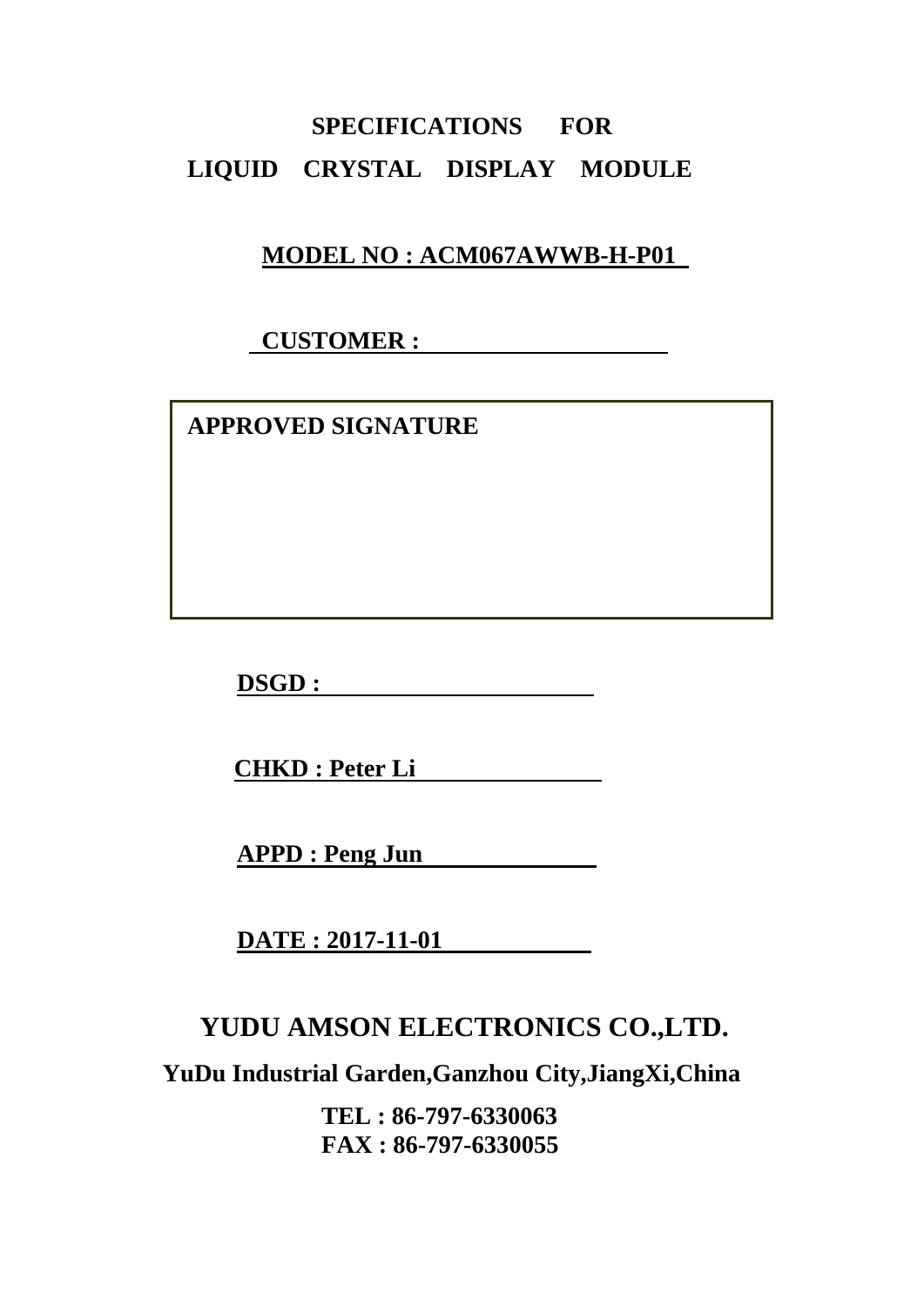

| <b>Revision Record</b> |            |                  |         |                        |  |
|------------------------|------------|------------------|---------|------------------------|--|
| No.                    | Date       | Model No.        | Version | Remarks                |  |
| $\mathbf{1}$           | 2017-11-01 | ACM067AWWB-H-P01 | REV.0   | Spec<br>RoHs-Compliant |  |
|                        |            |                  |         |                        |  |
|                        |            |                  |         |                        |  |
|                        |            |                  |         |                        |  |
|                        |            |                  |         |                        |  |
|                        |            |                  |         |                        |  |
|                        |            |                  |         |                        |  |
|                        |            |                  |         |                        |  |
|                        |            |                  |         |                        |  |
|                        |            |                  |         |                        |  |
|                        |            |                  |         |                        |  |
|                        |            |                  |         |                        |  |
|                        |            |                  |         |                        |  |
|                        |            |                  |         |                        |  |
|                        |            |                  |         |                        |  |
|                        |            |                  |         |                        |  |
|                        |            |                  |         |                        |  |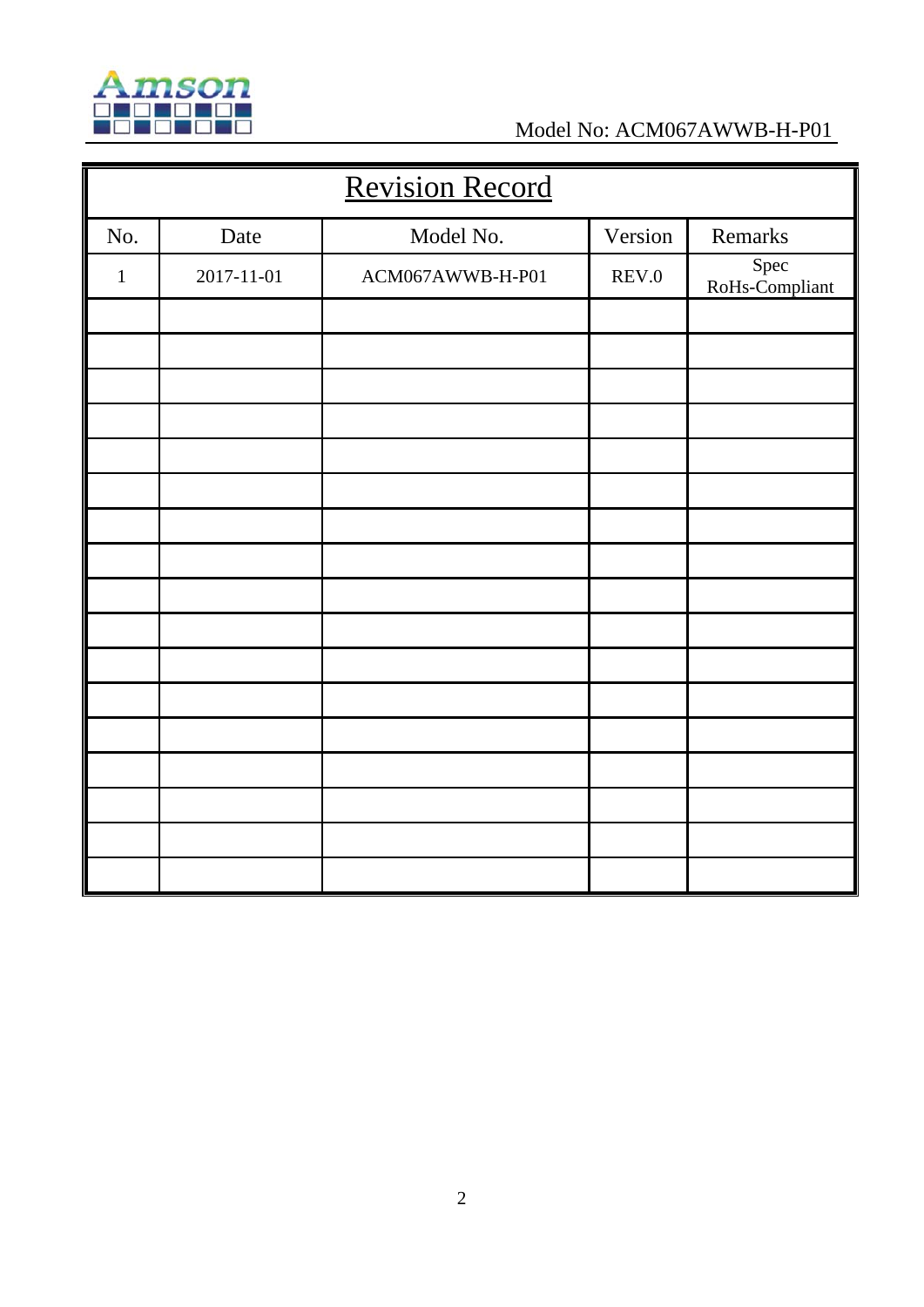

## **GENERAL SPECIFICATION.**

| <b>ITEM</b>                                |                                       |              | <b>DESCRIPTION</b> |              |              |  |
|--------------------------------------------|---------------------------------------|--------------|--------------------|--------------|--------------|--|
| Product No                                 | ACM067AWWB-H-P01                      |              |                    |              |              |  |
| LCD Type                                   | <b>DFSTN</b>                          |              |                    |              |              |  |
| <b>Rear Polarizer</b>                      | Negative/Transflective.               |              |                    |              |              |  |
| <b>Backlight Type</b>                      | <b>White</b>                          |              |                    |              |              |  |
| <b>LCD</b> Color                           | $\Box$ Yellow                         | $\Box$ Green | $\Box$ Amber       | $\Box$ White | <b>BLACK</b> |  |
| Temperature<br>Range                       | Wide Temp., 5V, Single Supply Voltage |              |                    |              |              |  |
| Viewing Direction $\blacksquare$ 6 O'clock |                                       |              |                    |              |              |  |

## **TO BE VERY CAREFUL !**

The LCD driver ICs are made by CMOS process, which are very easy to be damaged by static charge, make sure the user is grounded when handling the LCM. ※**This parts comply with RoHs**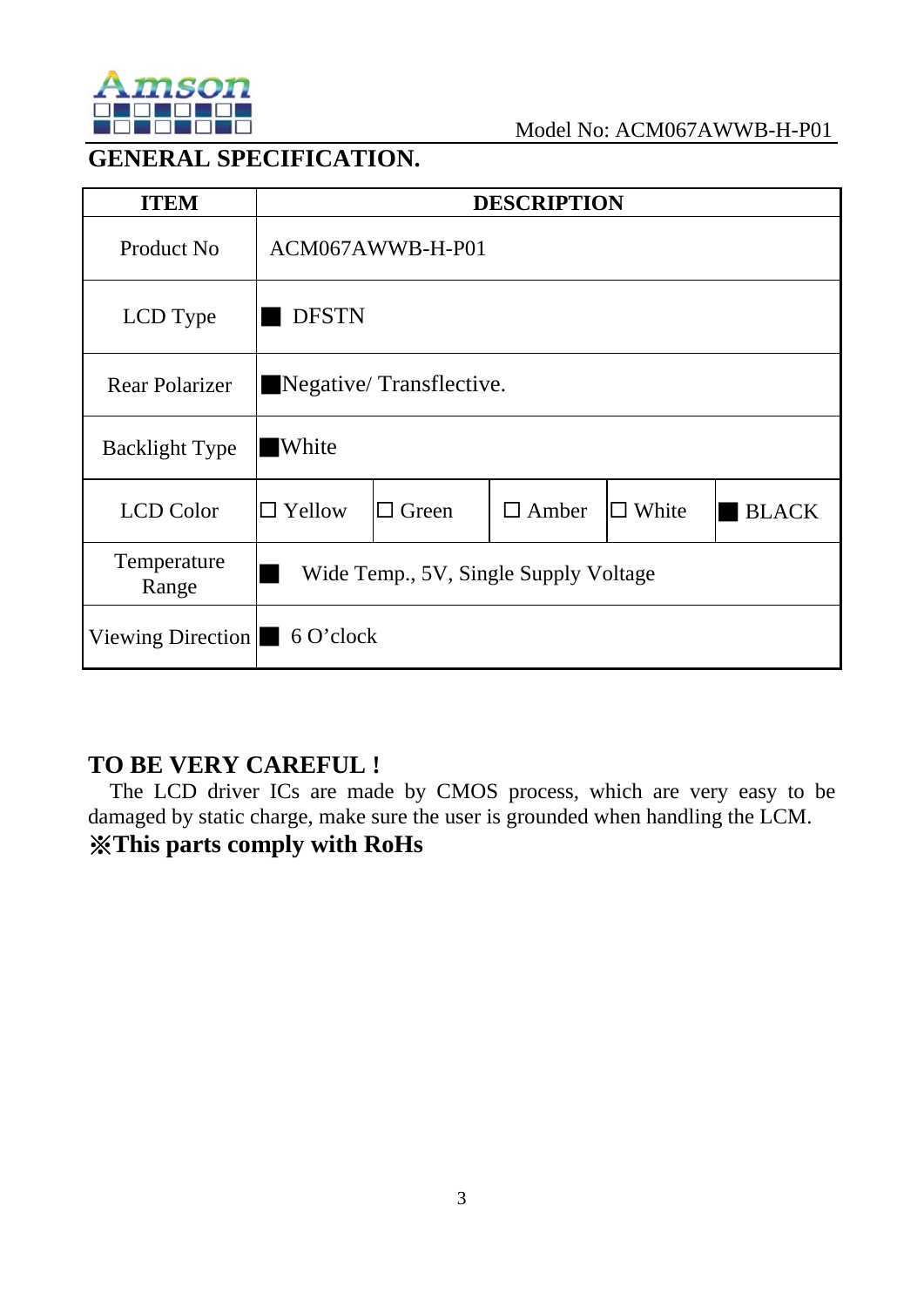

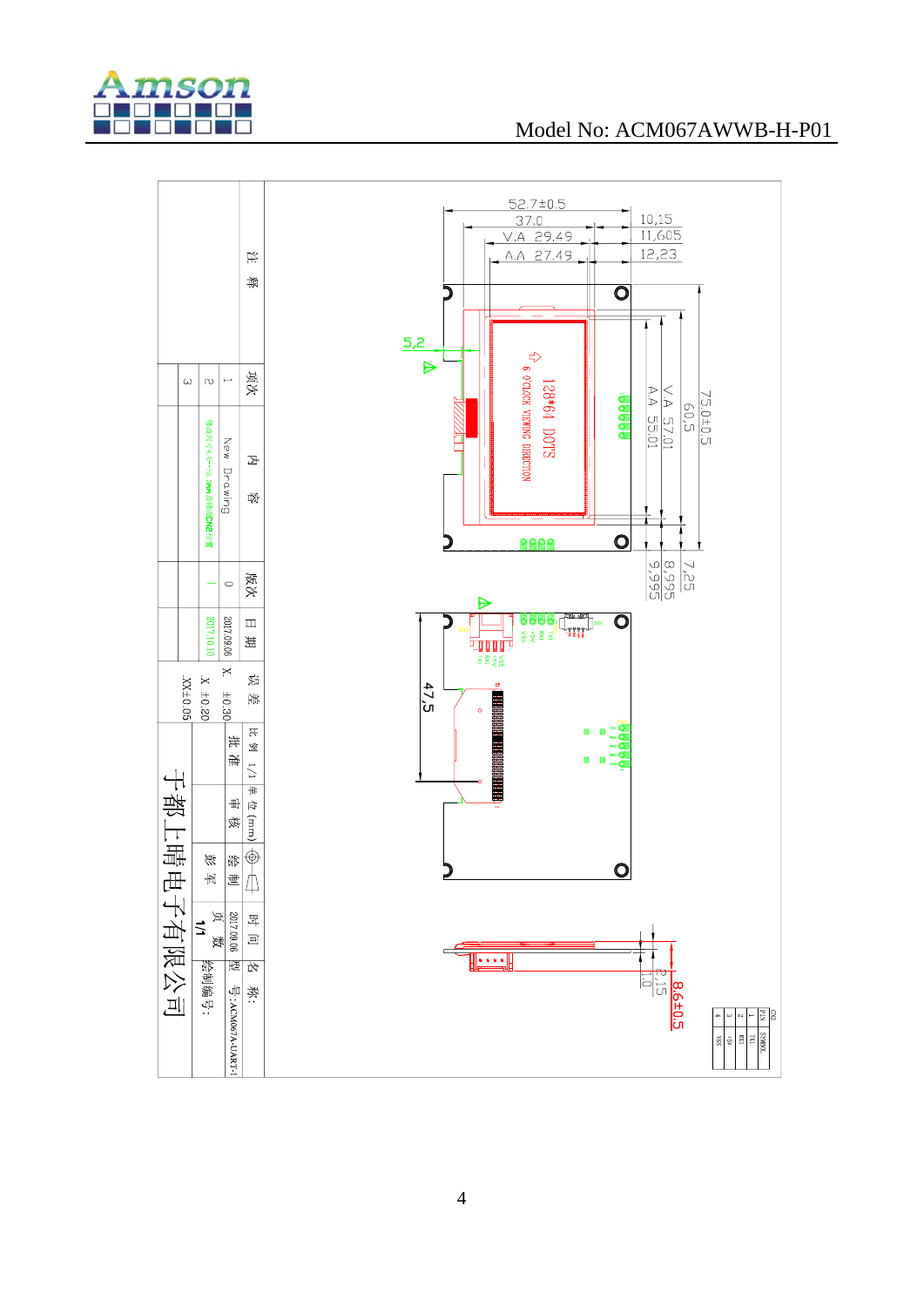

# **ABSOLUTE MAXIMUM RATING**

(1) Electrical Absolute Ratings。

| <b>Item</b>                | $\check{~}$<br><b>Symbol</b> | Min. | Max. | Unit              | <b>Note</b> |
|----------------------------|------------------------------|------|------|-------------------|-------------|
| Power Supply for Logi2     | $V_{DD}$ - $V_{SS}$          | 4.5  | 5.5  | Volt              | 1,2         |
| <b>Backlight Luminance</b> | Lv                           | 80   |      | cd/m <sup>2</sup> |             |

Note 1: All the above voltages are on the basis of " $V_{SS}$ " = 0V".

Note 2: When this module is used beyond the above absolute maximum ratings, permanent breakage of the module may occur.

Note3: Test Point Distance:  $500 \text{mm} \pm 50$ .

## (2) Environmental Absolute Maximum Ratings.

|                                    | <b>Wide Temperature</b> |                  |                 |                 |  |  |
|------------------------------------|-------------------------|------------------|-----------------|-----------------|--|--|
| <b>Item</b>                        |                         | <b>Operating</b> | <b>Storage</b>  |                 |  |  |
|                                    | Min,                    | Max.             | Min,            | Max.            |  |  |
| Ambient<br>Temperature             | $-20^{\circ}$ C         | $+70^{\circ}$ C  | $-30^{\circ}$ C | $+80^{\circ}$ C |  |  |
| Humidity<br>(without condensation) | Note $1,2$              |                  | Note $1,3$      |                 |  |  |

- Note 1 Background color changes slightly depending on ambient temperature. This phenomenon is reversible.
- Note 2 Ta $\leq$  70°C: 75%RH max.

Ta>70℃: absolute humidity must be lower than the humidity of 75%RH at 70℃.

Note 3 Ta at -20℃ will be <48hrs, at 80 ℃ will be <120hrs when humidity is higher than 70%.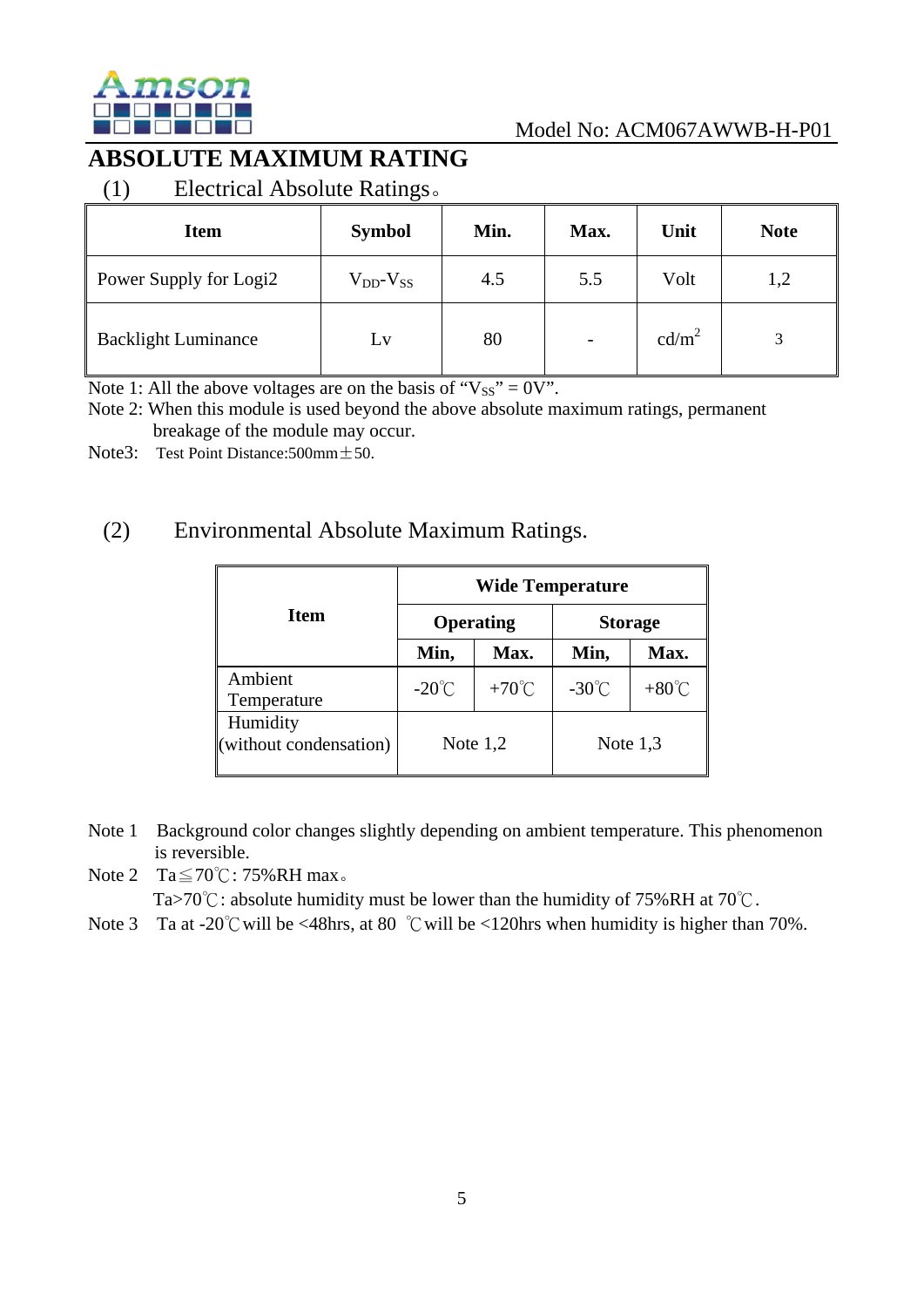

# **ELECTRICAL CHARACTERISTICS.**

| <b>Item</b>                                             | <b>Symbol</b>       | <b>Condition</b>   | Min.               | <b>Typ</b>               | Max.                     | Unit | <b>Note</b> |
|---------------------------------------------------------|---------------------|--------------------|--------------------|--------------------------|--------------------------|------|-------------|
| Power Supply<br>for Logic                               | $V_{DD}$ - $V_{SS}$ | $Ta = 25^{\circ}C$ | 4.5                | 5.0                      | 5.5                      | Volt |             |
| Supply<br>Voltage for<br>$V_{DD}$ - $V_5$<br><b>LCD</b> |                     | $Ta = 25^{\circ}C$ | 9.8                | 10.0                     | 10.2                     | Volt |             |
|                                                         | $V_{IL}$            | L level            | $\overline{0}$     |                          | 0.3V <sub>DD</sub>       | Volt |             |
| <b>Input Voltage</b>                                    | V <sub>IH</sub>     | H level            | 0.7V <sub>DD</sub> |                          | $V_{DD}$                 | Volt |             |
|                                                         | $V_{OL}$            | L level            | $\boldsymbol{0}$   | $\overline{\phantom{a}}$ | $0.2$ V <sub>DD</sub>    | Volt |             |
| <b>Onput Voltage</b>                                    | $V_{OH}$            | H level            | 0.8V <sub>DD</sub> |                          | $V_{DD}$                 | Volt |             |
| Power Supply<br>Current for<br><b>LCM</b>               | $I_{DD}$            | $V_{DD=5.0V}$      | -                  | 78.6                     | $\overline{\phantom{a}}$ | mA   |             |

Note1. Duty Rato=1/65,Bias=1/9. Note2. Measured in Dots ON-State.

**OPTICAL CHARACTERISTICS.**

| <b>Item</b>                    | <b>Symbol</b>         | <b>Condition</b>     | Min.                   | <b>Typ</b>           | Max.                 | Unit                     | note           |
|--------------------------------|-----------------------|----------------------|------------------------|----------------------|----------------------|--------------------------|----------------|
|                                | $\Phi f(12 o' clock)$ |                      |                        | 31                   |                      |                          |                |
| Viewing angle                  | $\Phi$ b(6 o'clock)   | Ta= $25^{\circ}$ C   |                        | 50                   |                      |                          |                |
| range                          | $\Phi$ l(9 o'clock)   |                      |                        | 23                   | -                    | Degree                   | 1,2,5          |
|                                | $\Phi$ r(3 o'clock)   |                      |                        | 23                   |                      |                          |                |
| <b>Rise Time</b>               | <b>Tr</b>             | $Ta=25^{\circ}$ C,   |                        | 96                   | 120                  |                          |                |
| <b>Fall Time</b>               | <b>Tf</b>             |                      |                        | 160                  | 320                  | mS                       | $\overline{4}$ |
| Frame<br>frequency             | Frm                   | $\theta = 0^{\circ}$ |                        |                      |                      | Hz                       |                |
| Contrast                       | Cr                    |                      | $\overline{2}$         | 4.58                 | 19.8                 | $\overline{\phantom{a}}$ | 3              |
| <b>Brightness</b>              | L                     |                      |                        | 120                  |                      | $cd/m^2$                 |                |
| Peak<br>Emission<br>Wavelength | C.I.E (White)         |                      | $X=0.285$<br>$Y=0.275$ | $X=0.31$<br>$Y=0.31$ | $X=0.33$<br>$Y=0.33$ |                          |                |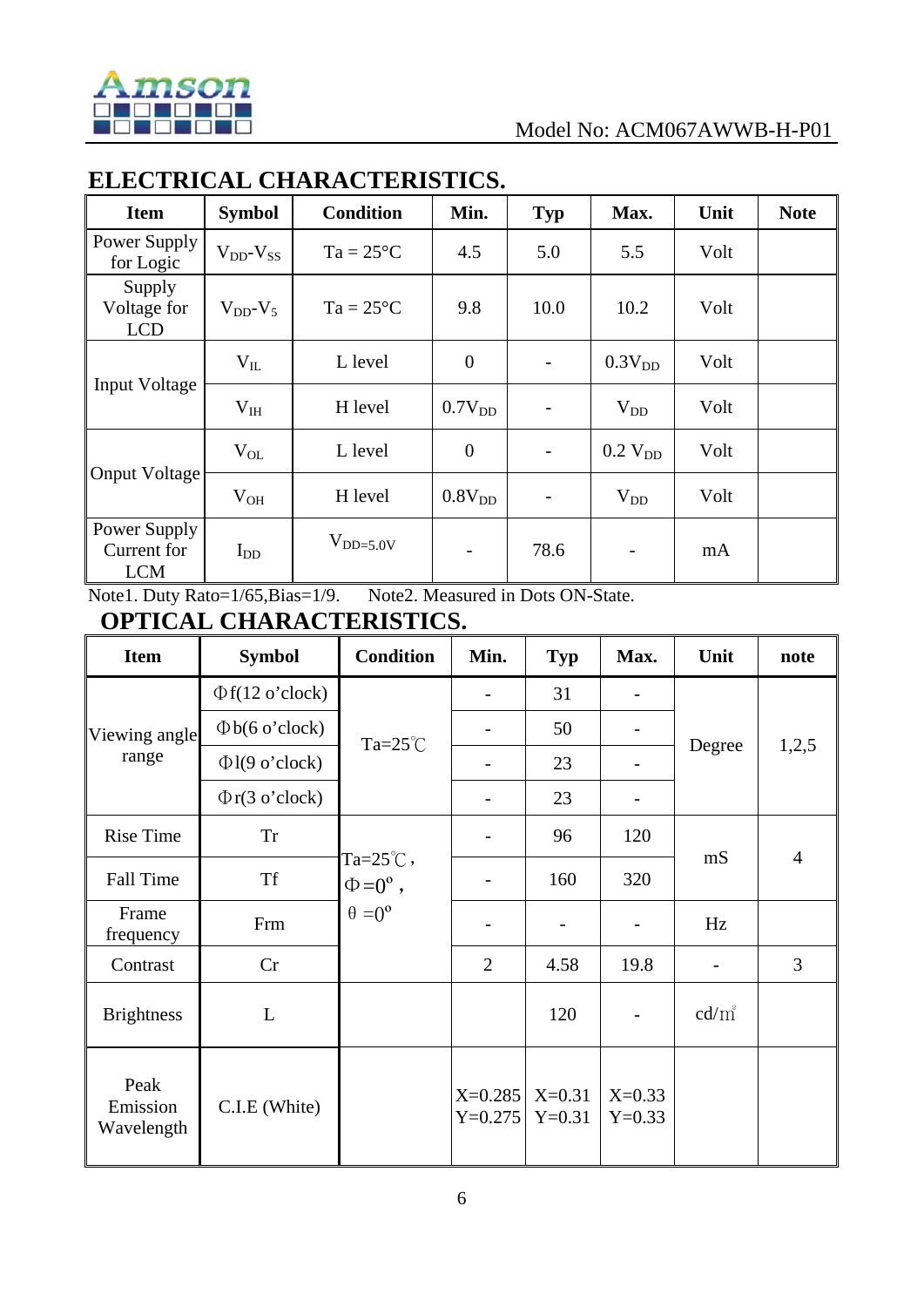



**Note 5 Definition of Viewing Direction.** 

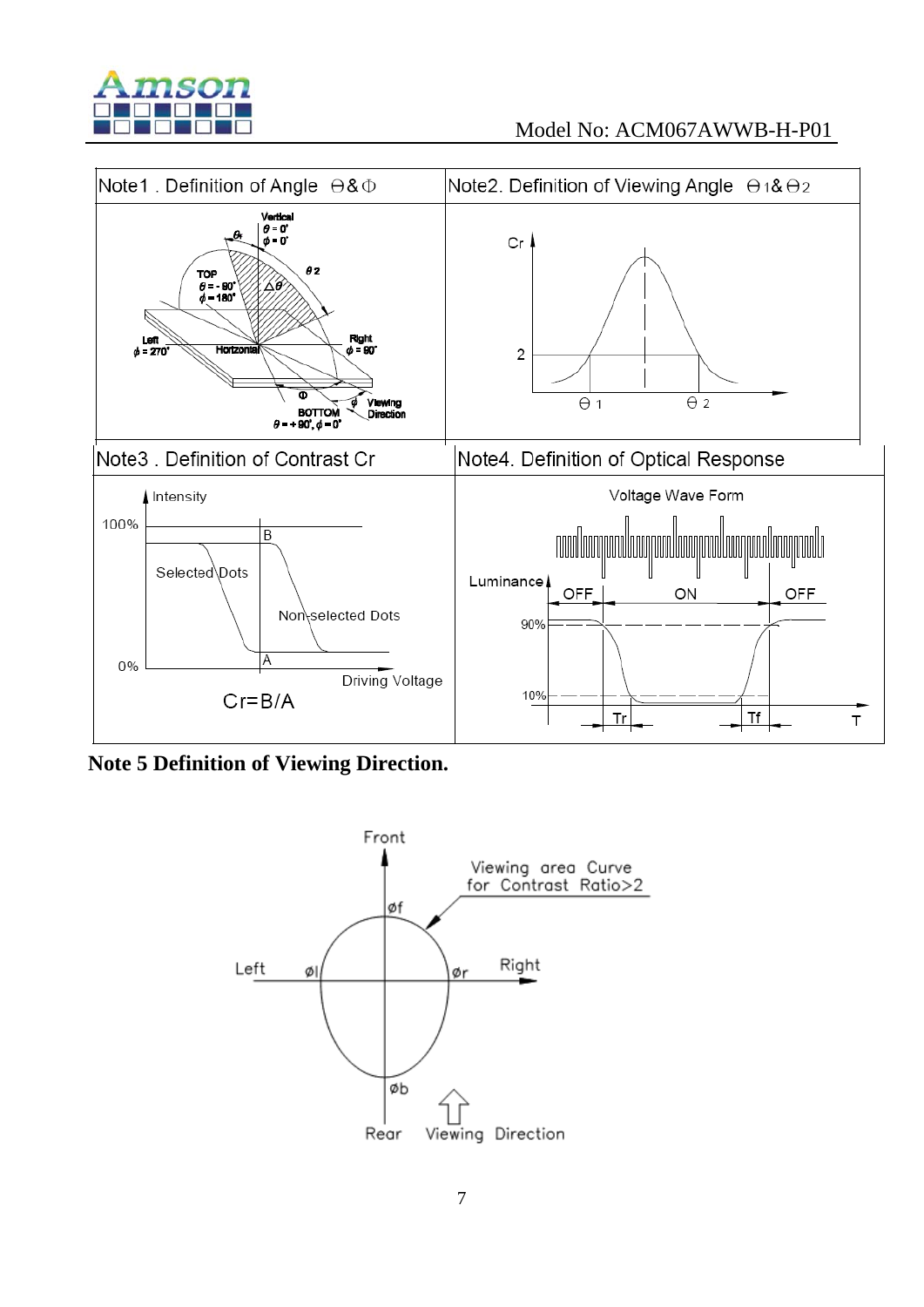

# **MECHANICAL SPECIFICATION**

| <b>ITEM</b>                 | <b>DESCRIPTION</b>              |
|-----------------------------|---------------------------------|
| Product No.                 | ACM067AWWB-H-P01                |
| Viewing Area                | 57.01(W)mmx29.49(H)mm           |
| Module Size                 | 75.0(W)x52.7(H)x8.6(D)          |
| Dot Size                    | $0.40(W)$ mm $\times$ 0.40(H)mm |
| Dot Pitch                   | $0.43(W)$ mm $\times$ 0.43(H)mm |
| Display Format              | $128$ (W) $\times$ 64 (H)       |
| <b>Controller Interface</b> | --                              |
| <b>ROM Selection</b>        |                                 |
| Built-in                    | With DC/DC Converter            |
| Module Weight               | 32.0±10% $,(g)$                 |

## **INTERFACE PIN ASSIGNMENT(CN2)**

| Pin No.        | <b>Pin Out</b> | Level          | <b>Description</b>          |
|----------------|----------------|----------------|-----------------------------|
|                | TX1            | H/L            | Serial Transmit Signal      |
| $\overline{2}$ | RX1            | H/L            | Serial Transmit Signal      |
| 3              | $+5V$          | $+5V$          | <b>Power Supply Voltage</b> |
| 4              | VSS            | 0 <sub>V</sub> | Power Supply Ground         |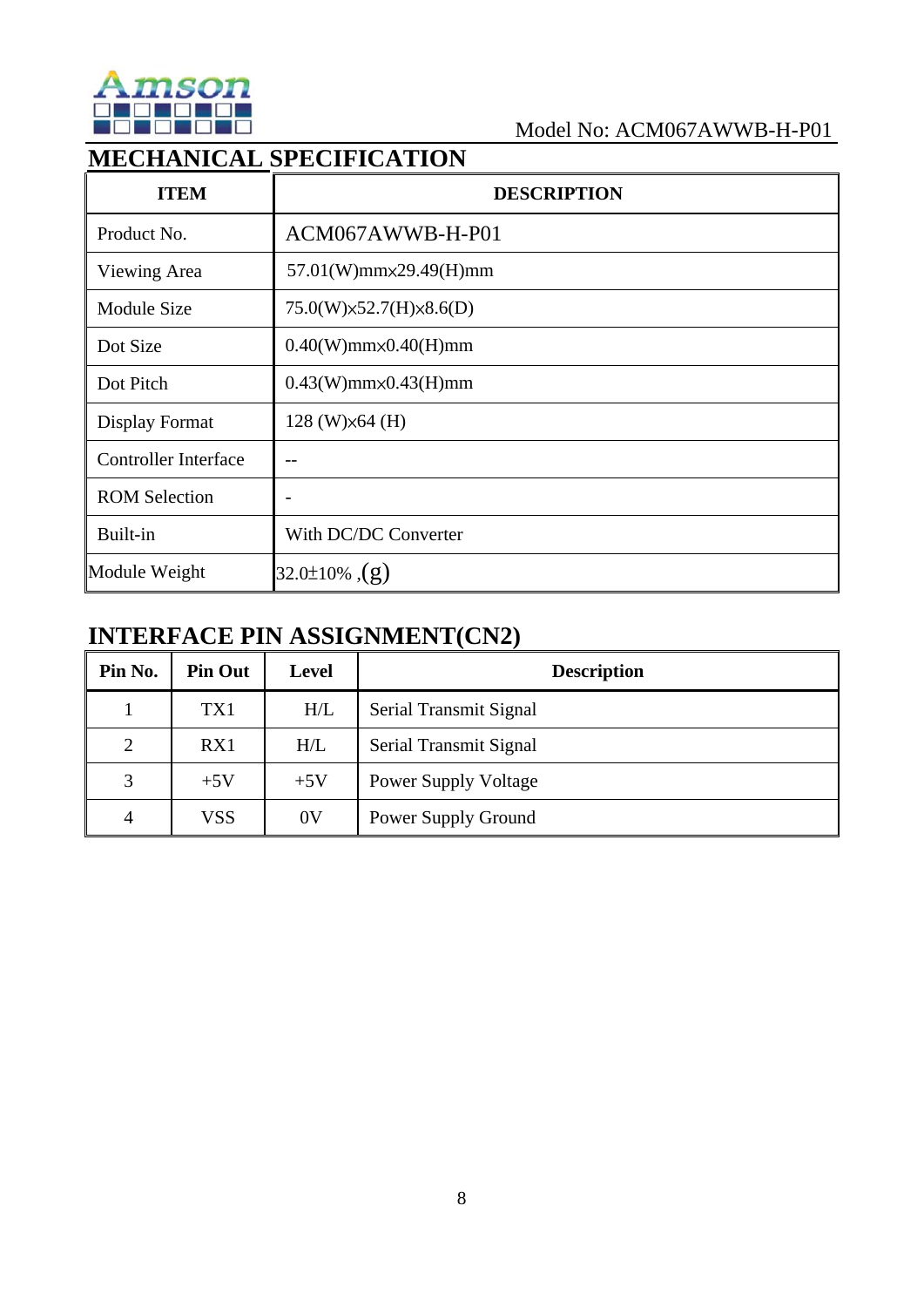

# **FUNCTIONAL SPECIFICATION**

# **(1)UART CONFIGURATION:**

| <b>ITEM</b>         | <b>SETTING VALUE</b> |
|---------------------|----------------------|
| <b>BAUD RATE</b>    | 115200               |
| <b>DATA BIT</b>     |                      |
| <b>STOP BIT</b>     |                      |
| PARITY BIT          | <b>NONE</b>          |
| <b>FLOW CONTROL</b> | <b>NONE</b>          |

## **(2)COMMAND LIST:**

| Code | <b>Function</b>                                                                                                   | <b>Sequence of HEX command</b><br>mode through UART                                                                                                                                                                                   | <b>API for Arduino</b>                                                                                                                                                                                                          |
|------|-------------------------------------------------------------------------------------------------------------------|---------------------------------------------------------------------------------------------------------------------------------------------------------------------------------------------------------------------------------------|---------------------------------------------------------------------------------------------------------------------------------------------------------------------------------------------------------------------------------|
| N/A  | Sent a<br>image(192X64)<br>bitmap) to LED<br>Display<br>(An array consist of<br>1024 bytes bitmap<br>information) | 1. A "for" loop to send 1024 bytes user<br>define display information<br>2. Wait until receive a module available<br>byte ('E') from LED Display<br>3. Wait 2ms                                                                       | for $(i = 0; i < 1024; i++)$<br>₹<br>Serial.write(User_define_array[i]);<br>while (Serial.read() $!=E'$ ) {}<br>delay(2);                                                                                                       |
| 0x80 | Write a 5X7<br>Character                                                                                          | 1. Send 0x80<br>2. Send which line to put this character<br>3. Send which cloumn to put this<br>character<br>4. Send character's ASCII code<br>5. Wait until receive a module available<br>byte ('E') from LED Display<br>6. Wait 2ms | void Write_5X7_Character( int line, int<br>column, int negative, char Char) {<br>Serial.write(0x80);<br>Serial.write(line);<br>Serial.write(column);<br>Serial.print(Char);<br>while (Serial.read() $!=E'$ ) {}<br>delay(2);    |
| 0x81 | Write a 8X8 String                                                                                                | 1. Send 0x81<br>2. Send which line to start the string<br>3. Send which cloumn to start the string<br>4. Send string<br>5. Wait until receive a module available<br>byte('E') from LED Display<br>6. Wait 2ms                         | void Write_5X7_String( int line, int column, int<br>negative, char * string) {<br>Serial.write(0x81);<br>Serial.write(line);<br>Serial.write(column);<br>Serial.print(string);<br>while (Serial.read() $!=E'$ ) {}<br>delay(2); |
| 0x82 | Write a 8X16<br>Character                                                                                         | 1. Send 0x82<br>2. Send which line to put this character<br>3. Send which cloumn to put this<br>character<br>4. Send character's ASCII code<br>5. Wait until receive a module available<br>byte('E') from LED Display<br>6. Wait 2ms  | void Write_8X16_Character( int line, int<br>column, int negative, char Char) {<br>Serial.write(0x82);<br>Serial.write(line);<br>Serial.write(column);<br>Serial.print(Char);<br>while (Serial.read() $!=E'$ ) {}<br>delay(2);   |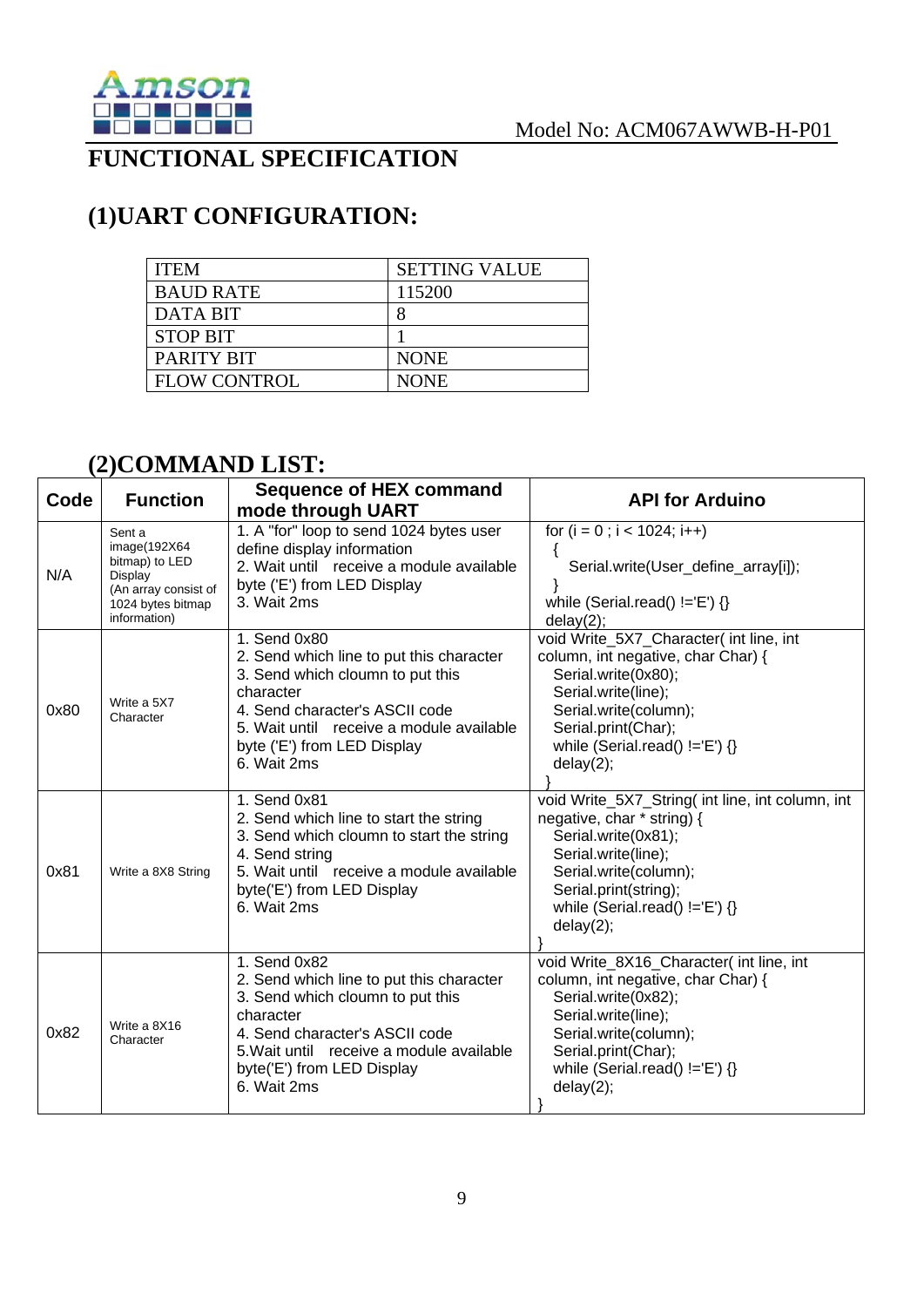

|      |                            | 1. Send 0x83                                                                                         | void Write_8X16_String( int line, int column,                                                  |
|------|----------------------------|------------------------------------------------------------------------------------------------------|------------------------------------------------------------------------------------------------|
|      |                            | 2. Send which line to stary the string<br>3. Send which cloumn to start the string<br>4. Send string | int negative, char * string) {<br>Serial.write(0x83);<br>Serial.write(line);                   |
| 0x83 | Write a 8X16 String        | 5. Wait until receive a module available<br>byte('E') from LED Display                               | Serial.write(column);<br>Serial.print(string);                                                 |
|      |                            | 6. Wait 2ms                                                                                          | while (Serial.read() $!=$ 'E') {}                                                              |
|      |                            |                                                                                                      | delay(2);                                                                                      |
|      |                            | 1. Send 0x84<br>2. Send the Up Left X coordinate of                                                  | void Write_8X8_Pattern( int Up_Left_Xpos, int<br>Up_Left_Ypos, int negative, int Pattern_ID) { |
|      |                            | pattern<br>3. Send the Up Left Y coordinate of                                                       | Serial.write(0x84);<br>Serial.write(Up_Left_Xpos);                                             |
| 0x84 | Dsiplay a 8X8<br>pattern   | pattern<br>4. Send the ID of pattern                                                                 | Serial.write(Up_Left_Ypos);<br>Serial.write(Pattern_ID);                                       |
|      |                            | 5. Wait until receive a module available<br>byte ('E') from LED Display                              | while (Serial.read() $!=$ 'E') {}<br>delay(2);                                                 |
|      |                            | 6. Wait 2ms<br>1. Send 0x85                                                                          | void Write_8X16_Pattern( int Up_Left_Xpos,                                                     |
|      |                            | 2. Send the Up Left X coordinate of                                                                  | int Up_Left_Ypos, int negative, int Pattern_ID)                                                |
|      |                            | pattern<br>3. Send the Up Left Y coordinate of                                                       | ₹<br>Serial.write(0x85);                                                                       |
| 0x85 | Dsiplay a 8X16<br>pattern  | pattern<br>4. Send the ID of pattern                                                                 | Serial.write(Up_Left_Xpos);<br>Serial.write(Up_Left_Ypos);                                     |
|      |                            | 5. Wait until receive a module available<br>byte ('E') from LED Display                              | Serial.write(Pattern_ID);<br>while (Serial.read() $!=E'$ ) {}                                  |
|      |                            | 6. Wait 2ms                                                                                          | delay(2);                                                                                      |
|      |                            | 1. Send 0x86<br>2. Send the Up Left X coordinate of                                                  | void Write_16X16_Pattern( int Up_Left_Xpos,<br>int Up_Left_Ypos, int negative, int Pattern_ID) |
|      |                            | pattern<br>3. Send the Up Left Y coordinate of                                                       | Serial.write(0x86);                                                                            |
| 0x86 | Dsiplay a 16X16<br>pattern | pattern<br>4. Send the ID of pattern                                                                 | Serial.write(Up_Left_Xpos);<br>Serial.write(Up_Left_Ypos);                                     |
|      |                            | 5. Wait until receive a module available<br>byte ('E') from LED Display                              | Serial.write(Pattern_ID);<br>while (Serial.read() $!=E'$ ) {}                                  |
|      |                            | 6. Wait 2ms                                                                                          | delay(2);                                                                                      |
|      |                            | 1. Send 0x87                                                                                         | void Write_32X32_Pattern(int Up_Left_Xpos,                                                     |
|      |                            | 2. Send the Up Left X coordinate of<br>pattern                                                       | int Up_Left_Ypos, int negative, int Pattern_ID)                                                |
| 0x87 | Dsiplay a 32X32            | 3. Send the Up Left Y coordinate of<br>pattern                                                       | Serial.write(0x87);<br>Serial.write(Up_Left_Xpos);                                             |
|      | pattern                    | 4. Send the ID of pattern<br>5. Wait until receive a module available                                | Serial.write(Up_Left_Ypos);<br>Serial.write(Pattern_ID);                                       |
|      |                            | byte ('E') from LED Display<br>6. Wait 2ms                                                           | while (Serial.read() $!=$ 'E') {}<br>delay(2);                                                 |
|      |                            | 1. Send 0x90                                                                                         | void Draw_Line( int X0_Pos, int Y0_Pos,<br>int                                                 |
|      |                            | 2. Send the X coordinate of first point<br>3. Send the Y coordinate of first point                   | X1_Pos, int Y1_Pos, int negative) {<br>Serial.write(0x90);                                     |
|      |                            | 4. Send the X coordinate of<br>second<br>point                                                       | Serial.write(X0_Pos);<br>Serial.write(Y0_Pos);                                                 |
| 0x90 | Draw a line                | 5. Send the Y coordinate of second<br>point                                                          | Serial.write(X1_Pos);<br>Serial.write(Y1_Pos);                                                 |
|      |                            | 6. Send 1 or 0 for display mode (1 for                                                               | Serial.write(0 or 1);                                                                          |
|      |                            | positive, 0 for negative)<br>7. Wait until receive a module available                                | while (Serial.read() $!=$ 'E') {}<br>delay(2);                                                 |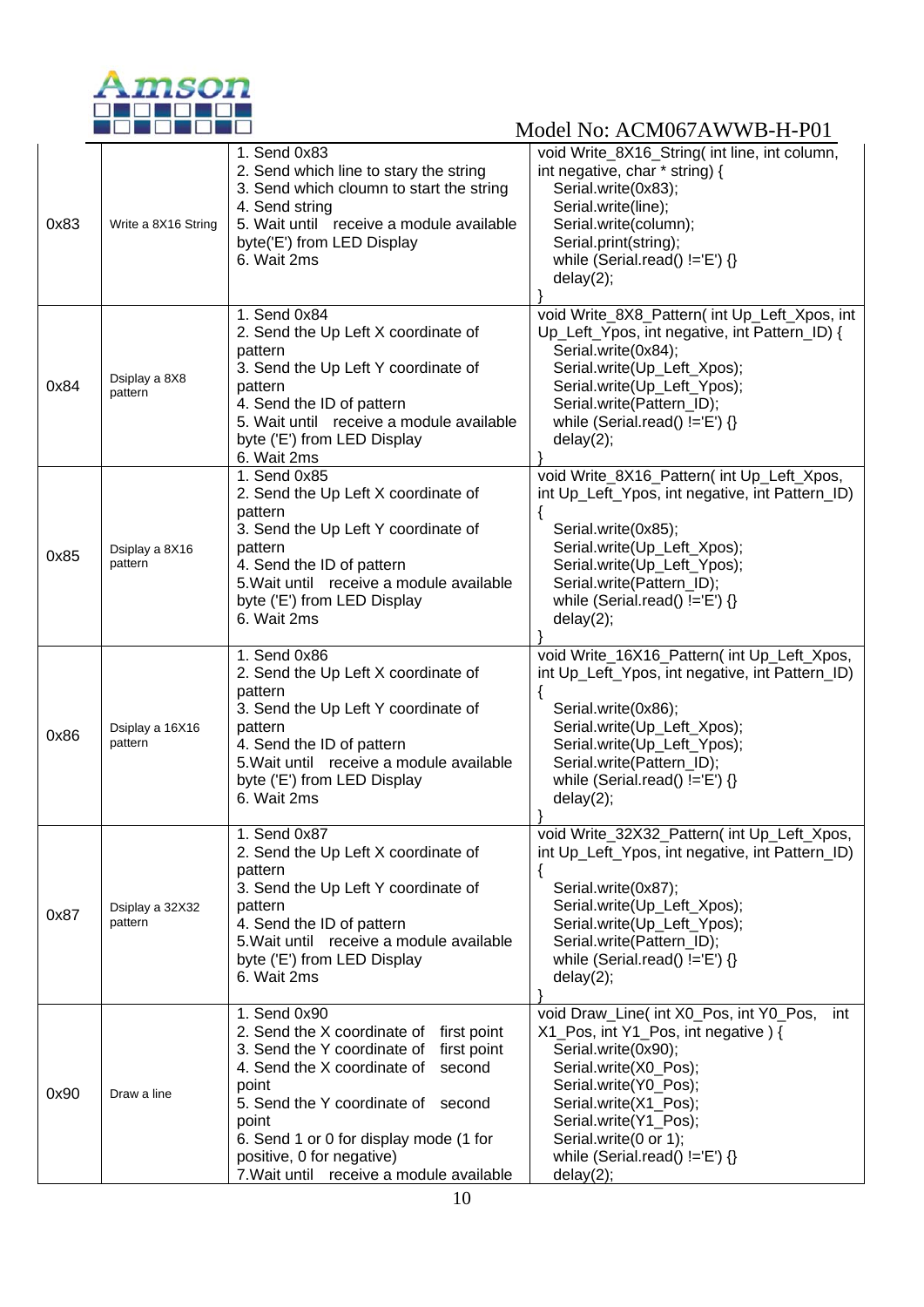

|      |                  | byte ('E') from LED Display                | }                                               |
|------|------------------|--------------------------------------------|-------------------------------------------------|
|      |                  | 8. Wait 2ms                                |                                                 |
|      |                  |                                            |                                                 |
|      |                  |                                            |                                                 |
|      |                  |                                            |                                                 |
|      |                  |                                            |                                                 |
|      |                  |                                            |                                                 |
|      |                  | 1. Send 0x91                               | void Draw_Rectangle( int X0_Pos, int            |
|      |                  | 2. Send the X coordinate of up left        | Y0_Pos, int X1_Pos, int Y1_Pos, int             |
|      |                  | corner                                     | negative $)$ {                                  |
|      |                  | 3. Send the Y coordinate of up left        | Serial.write(0x91);                             |
|      |                  | corner                                     | Serial.write(X0_Pos);                           |
|      |                  | 4. Send the X coordinate of bottom         | Serial.write(Y0_Pos);                           |
|      |                  | right corner                               | Serial.write(X1_Pos);                           |
| 0x91 | Draw a Rectangle | 5. Send the Y coordinate of bottom         | Serial.write(Y1_Pos);                           |
|      |                  | right corner                               | Serial.write(0 or 1);                           |
|      |                  | 6. Send 1 or 0 for display mode (1 for     | while (Serial.read() $!=$ 'E') {}               |
|      |                  | positive, 0 for negative)                  | }                                               |
|      |                  | 7. Wait until receive a module available   |                                                 |
|      |                  | byte ('E') from LED Display                |                                                 |
|      |                  | 8. Wait 2ms                                |                                                 |
|      |                  |                                            |                                                 |
|      |                  | 1. Send 0x92                               | void Draw_Filled_Rectangle( int X0_Pos, int     |
|      |                  | 2. Send the X coordinate of up left        | Y0_Pos, int X1_Pos, int Y1_Pos, int             |
|      |                  | corner                                     | negative $)$ {                                  |
|      |                  | 3. Send the Y coordinate of up left        | Serial.write(0x92);                             |
|      |                  | corner                                     | Serial.write(X0_Pos);                           |
|      |                  | 4. Send the X coordinate of bottom         | Serial.write(Y0_Pos);                           |
| 0x92 | Draw a filled    | right corner                               | Serial.write(X1_Pos);                           |
|      | Rectangle        | 5. Send the Y coordinate of bottom         | Serial.write(Y1_Pos);                           |
|      |                  | right corner                               | Serial.write(0 or 1);                           |
|      |                  | 6. Send 1 or 0 for display mode (1 for     | while (Serial.read() $!=$ 'E') {}               |
|      |                  | positive, 0 for negative)                  | delay(2);                                       |
|      |                  | 7. Wait until receive a module available   | }                                               |
|      |                  | byte ('E') from LED Display                |                                                 |
|      |                  | 8. Wait 2ms                                |                                                 |
|      |                  | 1. Send 0x93                               | void Draw_Square( int X0_Pos, int Y0_Pos,       |
|      |                  | 2. Send the X coordinate of up left        | int width, int negative ) { Serial.write(0x93); |
|      |                  |                                            |                                                 |
|      |                  | corner                                     | Serial.write(X0_Pos); Serial.write(Y0_Pos);     |
|      |                  | 3. Send the Y coordinate of up left        | Serial.write(width); Serial.write(0 or 1);      |
| 0x93 | Draw a Square    | corner<br>4.                               | while (Serial.read() $!=E'$ ) {} delay(2); }    |
|      |                  | Send the width of this square              |                                                 |
|      |                  | 5. Send 1 or 0 for display mode (1 for     |                                                 |
|      |                  | positive, 0 for negative) 6. Wait until    |                                                 |
|      |                  | receive a module available byte ('E') from |                                                 |
|      |                  | LED Display7. Wait 2ms                     |                                                 |
|      |                  | 1. Send 0x94                               | void Draw_Circle( int X0_Pos, int Y0_Pos,       |
|      |                  | 2. Send the X coordinate of the center     | int radius, int negative $)$ {                  |
|      |                  | 3. Send the Y coordinate of the center     | Serial.write(0x94);                             |
|      |                  | 4. Send the radius of this circle          | Serial.write(X0_Pos);                           |
|      |                  | 5. Send 1 or 0 for display mode (1 for     | Serial.write(Y0_Pos);                           |
| 0x94 | Draw a Circle    | positive, 0 for negative)                  | Serial.write(radius);                           |
|      |                  | 6. Wait until receive a module available   | Serial.write(0 or 1);                           |
|      |                  | byte ('E') from LED Display                | while (Serial.read() $!=$ 'E') {}               |
|      |                  | 7. Wait 2ms                                | delay(2);                                       |
|      |                  |                                            |                                                 |
|      |                  |                                            |                                                 |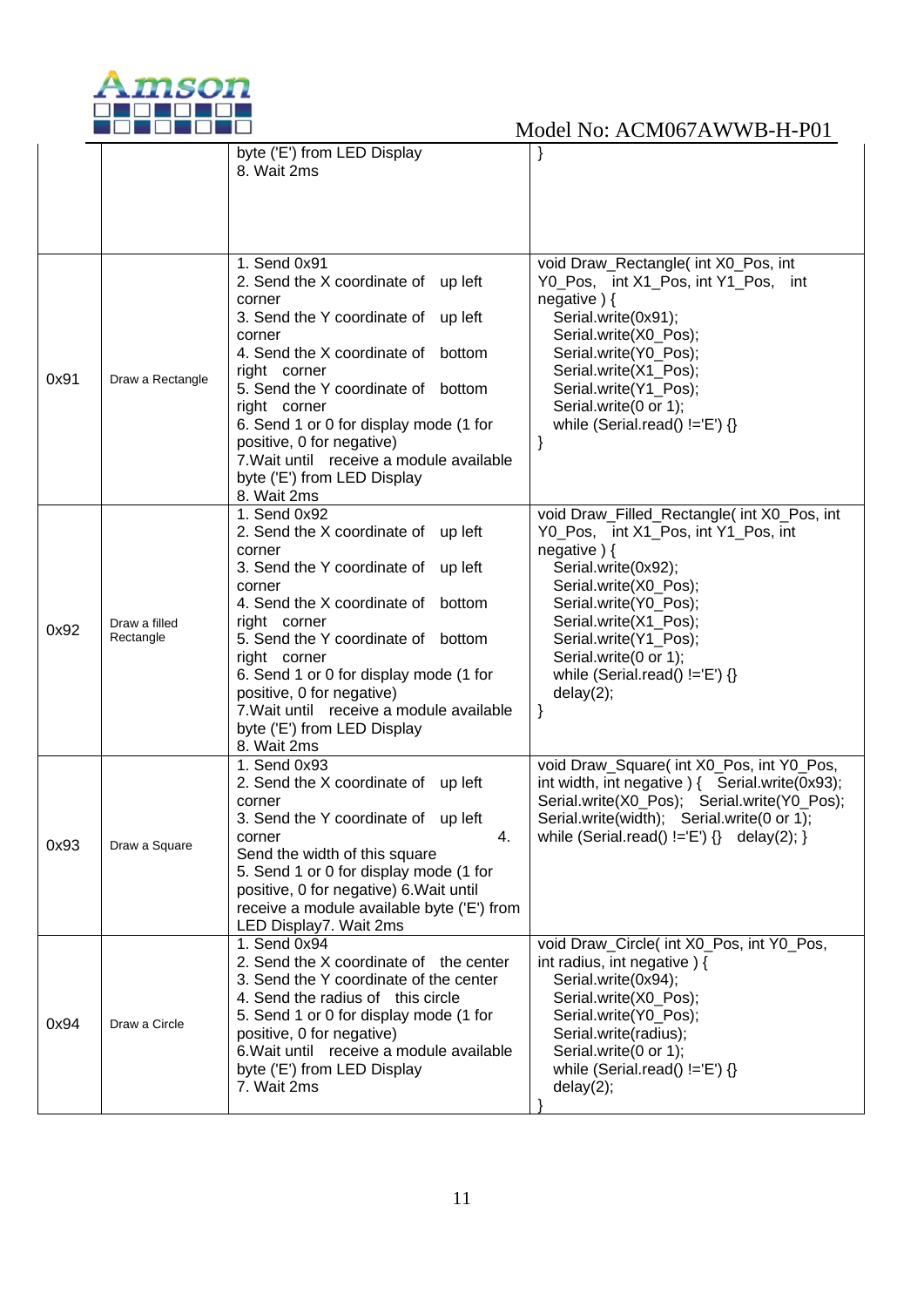

| 0x95 | Draw a filled Circle                   | 1. Send 0x95<br>2. Send the X coordinate of the center<br>3. Send the Y coordinate of the center<br>4. Send the radius of this circle<br>5. Send 1 or 0 for display mode (1 for<br>positive, 0 for negative)<br>6. Wait until receive a module available<br>byte ('E') from LED Display<br>7. Wait 2ms        | void Draw_Filled_Circle(int X0_Pos, int<br>Y0_Pos, int radius, int negative) {<br>Serial.write(0x95);<br>Serial.write(X0_Pos);<br>Serial.write(Y0_Pos);<br>Serial.write(radius);<br>Serial.write(0 or 1);<br>while (Serial.read() $!=E'$ ) {}<br>delay(2);                    |
|------|----------------------------------------|---------------------------------------------------------------------------------------------------------------------------------------------------------------------------------------------------------------------------------------------------------------------------------------------------------------|-------------------------------------------------------------------------------------------------------------------------------------------------------------------------------------------------------------------------------------------------------------------------------|
| 0x96 | Draw a tip upward<br>Triangle          | 1. Send 0x96<br>2. Send the X coordinate of the tip<br>3. Send the Y coordinate of the tip<br>4. Send the height of the tip to the<br>bottom<br>5. Send 1 or 0 for display mode (1 for<br>positive, 0 for negative)<br>6. Wait until receive a module available<br>byte ('E') from LED Display<br>7. Wait 2ms | void Draw_Triangle_Up_Ward( int X0_Pos, int<br>Y0_Pos, int height, int negative) {<br>Serial.write(0x96);<br>Serial.write(X0_Pos);<br>Serial.write(Y0_Pos);<br>Serial.write(height);<br>Serial.write(0 or 1);<br>while (Serial.read() $!=E'$ ) {}<br>}                        |
| 0x97 | Draw a filled tip<br>upward Triangle   | 1. Send 0x97<br>2. Send the X coordinate of the tip<br>3. Send the Y coordinate of the tip<br>4. Send the height of the tip to the<br>bottom<br>5. Send 1 or 0 for display mode (1 for<br>positive, 0 for negative)<br>6. Wait until receive a module available<br>byte ('E') from LED Display<br>7. Wait 2ms | void Draw_Filled_Triangle_Up_Ward( int<br>X0 Pos, int Y0 Pos, int height, int<br>negative $)$ {<br>Serial.write(0x97);<br>Serial.write(X0_Pos);<br>Serial.write(Y0_Pos);<br>Serial.write(height);<br>Serial.write(0 or 1);<br>while (Serial.read() $!=$ 'E') {}<br>delay(2);  |
| 0x98 | Draw a tip<br>downward Triangle        | 1. Send 0x98<br>2. Send the X coordinate of the tip<br>3. Send the Y coordinate of the tip<br>4. Send the height of the tip to the top<br>5. Send 1 or 0 for display mode (1 for<br>positive, 0 for negative)<br>6. Wait until receive a module available<br>byte ('E') from LED Display<br>7. Wait 2ms       | void Draw_Triangle_Down_Ward( int X0_Pos,<br>int Y0_Pos, int height, int negative) {<br>Serial.write(0x98);<br>Serial.write(X0_Pos);<br>Serial.write(Y0_Pos);<br>Serial.write(height);<br>Serial.write(0 or 1);<br>while (Serial.read() $!=$ 'E') {}<br>delay(2);             |
| 0x99 | Draw a filled tip<br>downward Triangle | 1. Send 0x99<br>2. Send the X coordinate of the tip<br>3. Send the Y coordinate of the tip<br>4. Send the height of the tip to the top<br>5. Send 1 or 0 for display mode (1 for<br>positive, 0 for negative)<br>6. Wait until receive a module available<br>byte ('E') from LED Display<br>7. Wait 2ms       | void Draw__Filled_Triangle_Down_Ward(int<br>X0 Pos, int Y0 Pos, int height, int<br>negative $)$ {<br>Serial.write(0x99);<br>Serial.write(X0_Pos);<br>Serial.write(Y0_Pos);<br>Serial.write(height);<br>Serial.write(0 or 1);<br>while (Serial.read() $!=E'$ ) {}<br>delay(2); |
| 0x9a | Draw a tip leftward<br>Triangle        | 1. Send 0x9a<br>2. Send the X coordinate of the tip<br>3. Send the Y coordinate of the tip<br>4. Send the width of the tip to the right<br>5. Send 1 or 0 for display mode (1 for<br>positive, 0 for negative)                                                                                                | void Draw_Triangle_Left_Ward( int X0_Pos,<br>int Y0_Pos, int width, int negative $\}$ {<br>Serial.write(0x9a);<br>Serial.write(X0_Pos);<br>Serial.write(Y0_Pos);<br>Serial.write(width);                                                                                      |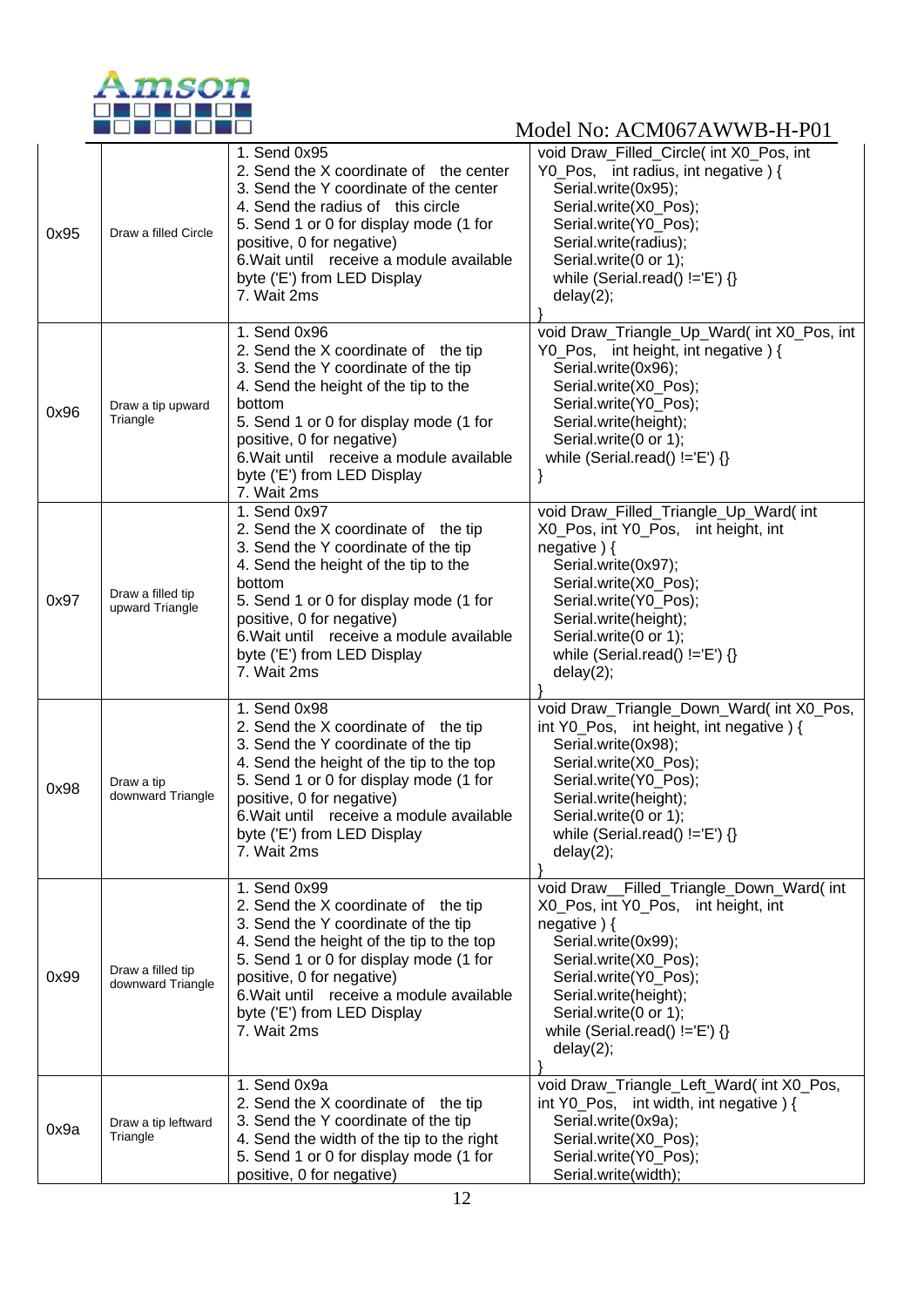

|      |                                                      | 6. Wait until receive a module available<br>byte ('E') from LED Display<br>7. Wait 2ms                                                                                                                                                                                                                   | Serial.write(0 or 1);<br>while (Serial.read() $!=E'$ ) {}<br>delay(2);                                                                                                                                                                                                    |
|------|------------------------------------------------------|----------------------------------------------------------------------------------------------------------------------------------------------------------------------------------------------------------------------------------------------------------------------------------------------------------|---------------------------------------------------------------------------------------------------------------------------------------------------------------------------------------------------------------------------------------------------------------------------|
| 0x9b | Draw a filled tip<br>leftward Triangle               | 1. Send 0x9b<br>2. Send the X coordinate of the tip<br>3. Send the Y coordinate of the tip<br>4. Send the width of the tip to the right<br>5. Send 1 or 0 for display mode (1 for<br>positive, 0 for negative)<br>6. Wait until receive a module available<br>byte ('E') from LED Display<br>7. Wait 2ms | void Draw_Filled_Triangle_Left_Ward( int<br>X0_Pos, int Y0_Pos, int width, int negative)<br>₹<br>Serial.write(0x9b);<br>Serial.write(X0_Pos);<br>Serial.write(Y0_Pos);<br>Serial.write(width);<br>Serial.write(0 or 1);<br>while (Serial.read() $!=$ 'E') {}<br>delay(2); |
| 0x9c | Draw a tip<br>rightward Triangle                     | 1. Send 0x9c<br>2. Send the X coordinate of the tip<br>3. Send the Y coordinate of the tip<br>4. Send the width of the tip to the left<br>5. Send 1 or 0 for display mode (1 for<br>positive, 0 for negative)<br>6. Wait until receive a module available<br>byte ('E') from LED Display<br>7. Wait 2ms  | void Draw_Triangle_Right_Ward( int X0_Pos,<br>int Y0_Pos, int width, int negative) {<br>Serial.write(0x9c);<br>Serial.write(X0_Pos);<br>Serial.write(Y0_Pos);<br>Serial.write(width);<br>Serial.write(0 or 1);<br>while (Serial.read() $!=$ 'E') {}<br>delay(2);          |
| 0x9d | Draw a filled tip<br>rightward Triangle              | 1. Send 0x9d<br>2. Send the X coordinate of the tip<br>3. Send the Y coordinate of the tip<br>4. Send the width of the tip to the left<br>5. Send 1 or 0 for display mode (1 for<br>positive, 0 for negative)<br>6. Wait until receive a module available<br>byte ('E') from LED Display<br>7. Wait 2ms  | void Draw_Filled_Triangle_Right_Ward( int<br>X0_Pos, int Y0_Pos, int width, int negative)<br>Serial.write(0x9d);<br>Serial.write(X0_Pos);<br>Serial.write(Y0_Pos);<br>Serial.write(width);<br>Serial.write(0 or 1);<br>while (Serial.read() $!=$ 'E') {}<br>delay(2);     |
| 0x9e | Set a pixel for<br>positive display<br>(show pixel)  | 1. Send 0x9e<br>2. Send the X coordinate of the pixel<br>3. Send the Y coordinate of the pixel<br>4. Wait until receive a module available<br>byte ('E') from LED Display<br>5. Wait 2ms                                                                                                                 | void Set_Pixel( int X0_Pos, int Y0_Pos) {<br>Serial.write(0x9e);<br>Serial.write(X0_Pos);<br>Serial.write(Y0_Pos);<br>while (Serial.read() $!=$ 'E') {}<br>delay(2);                                                                                                      |
| 0x9f | Set a pixel for<br>negative display<br>(clear pixel) | 1. Send 0x9f<br>2. Send the X coordinate of the pixel<br>3. Send the Y coordinate of the pixel<br>4. Wait until receive a module available<br>byte ('E') from LED Display<br>5. Wait 2ms                                                                                                                 | void Clear_Pixel( int X0_Pos, int Y0_Pos) {<br>Serial.write(0x9f);<br>Serial.write(X0_Pos);<br>Serial.write(Y0_Pos);<br>while (Serial.read() $!=E'$ ) {}<br>delay(2);                                                                                                     |
| 0xa0 | Display image row<br>by row Up Ward                  | 1. Send 0xa0<br>2. Send the speed (typical time is 20ms)<br>3. Wait until receive a module available<br>byte ('E') from LED Display<br>4. Wait 2ms                                                                                                                                                       | void Display_Row_By_Row_Up_Ward( int<br>Speed) {<br>Serial.write(0xa0);<br>Serial.write(speed);<br>while (Serial.read() $!=$ 'E') {}<br>delay(2);                                                                                                                         |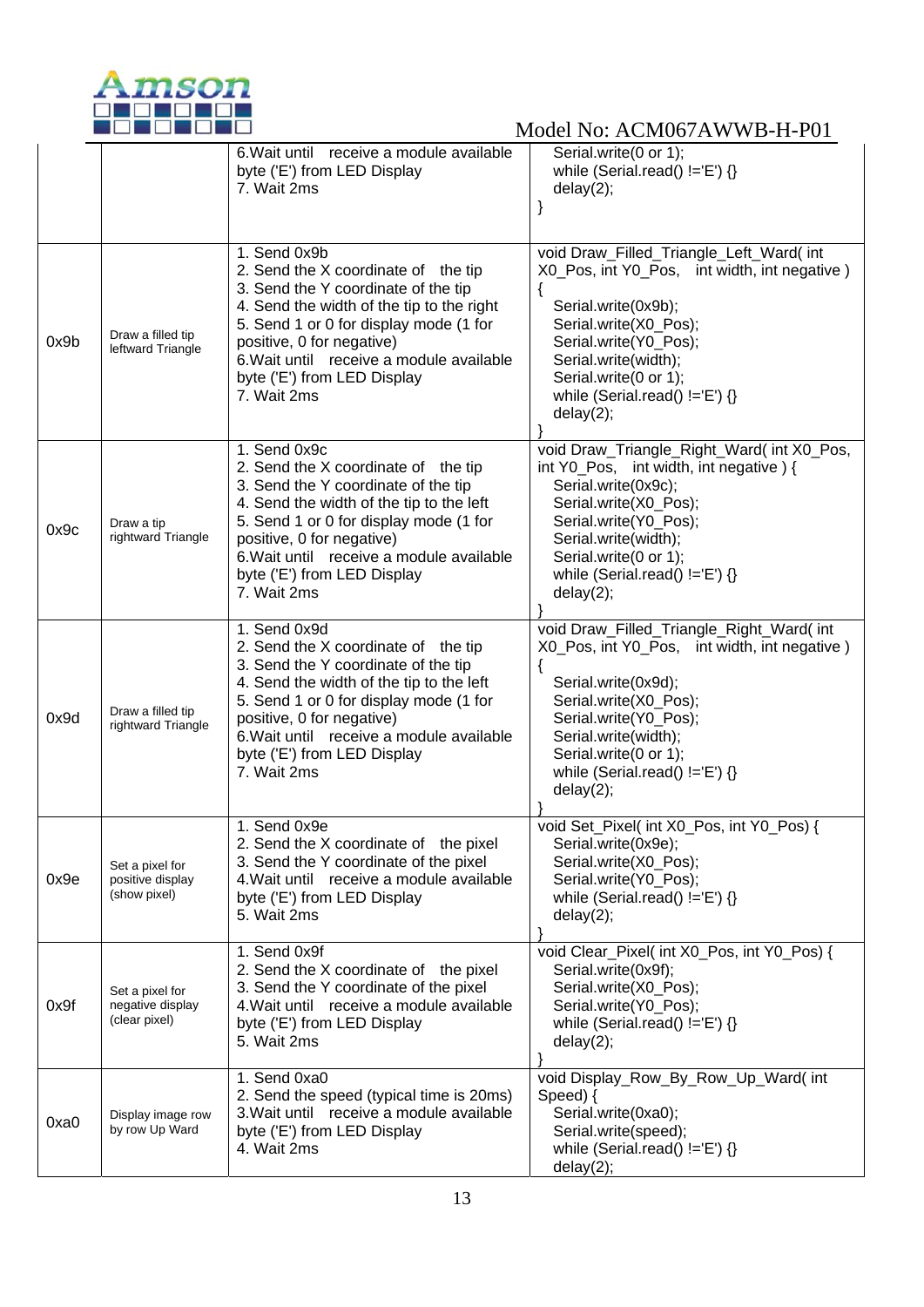

| 0xa1 | Display image row<br>by row Down Ward                  | 1. Send 0xa1<br>2. Send the speed (typical time is 20ms)<br>3. Wait until receive a module available<br>byte ('E') from LED Display4. Wait 2ms       | void Display_Row_By_Row_Down_Ward( int<br>speed) { Serial.write(0xa1);<br>Serial.write(speed);<br>while<br>$(Serial.read() != 'E') \$ delay(2); }              |
|------|--------------------------------------------------------|------------------------------------------------------------------------------------------------------------------------------------------------------|----------------------------------------------------------------------------------------------------------------------------------------------------------------|
| 0xa2 | Display image<br>column by column<br>Left Ward         | 1. Send 0xa2<br>2. Send the speed (typical time is 20ms)<br>3. Wait until receive a module available<br>byte ('E') from LED Display<br>4. Wait 2ms   | void<br>Display_Column_By_Column_Left_Ward( int<br>speed) $\{$<br>Serial.write(0xa2);<br>Serial.write(Speed);<br>while (Serial.read() $!=E'$ ) {}<br>delay(2); |
| 0xa3 | Display image<br>column by column<br><b>Right Ward</b> | $1.$ Send 0xa3<br>2. Send the speed (typical time is 20ms)<br>3. Wait until receive a module available<br>byte ('E') from LED Display<br>4. Wait 2ms | void<br>Display_Column_By_Column_Right_Ward(int<br>Speed) {<br>Serial.write(0xa3);<br>Serial.write(Speed);<br>while (Serial.read() $!=E$ ) {}<br>delay(2);     |
| 0xa4 | Erase image row by<br>row Up Ward                      | 1. Send 0xa4<br>2. Send the speed (typical time is 20ms)<br>3. Wait until receive a module available<br>byte ('E') from LED Display<br>4. Wait 2ms   | void Erase_Row_By_Row_Up_Ward( int<br>Speed) {<br>Serial.write(0xa4);<br>Serial.write(Speed);<br>while (Serial.read() $!=E$ ) {}<br>delay(2);                  |
| 0xa5 | Erase image row by<br>row Down Ward                    | 1. Send 0xa5<br>2. Send the speed (typical time is 20ms)<br>3. Wait until receive a module available<br>byte ('E') from LED Display<br>4. Wait 2ms   | void Erase_Row_By_Row_Down_Ward( int<br>Speed) {<br>Serial.write(0xa5);<br>Serial.write(Speed);<br>while (Serial.read() $!=E'$ ) {}<br>delay(2);               |
| 0xa6 | Erase image<br>column by column<br>Left Ward           | 1. Send 0xa6<br>2. Send the speed (typical time is 20ms)<br>3. Wait until receive a module available<br>byte ('E') from LED Display<br>4. Wait 2ms   | void<br>Erase_Column_By_Column_Left_Ward(int<br>Speed) {<br>Serial.write(0xa6);<br>Serial.write(Speed);<br>while (Serial.read() $!=E'$ ) {}<br>delay(2);       |
| 0xa7 | Erase image<br>column by column<br><b>Right Ward</b>   | 1. Send 0xa7<br>2. Send the speed (typical time is 20ms)<br>3. Wait until receive a module available<br>byte ('E') from LED Display<br>4. Wait 2ms   | void<br>Erase_Column_By_Column_Right_Ward( int<br>Speed) {<br>Serial.write(0xa7);<br>Serial.write(Speed);<br>while (Serial.read() $!=$ 'E') {}<br>delay(2);    |
| 0xa8 | Display image<br>Inside Out                            | 1. Send 0xa8<br>2. Send the speed (typical time is 20ms)<br>3. Wait until receive a module available<br>byte ('E') from LED Display                  | void Display_Inside_Out( int Speed) {<br>Serial.write(0xa8);<br>Serial.write(Speed);<br>while (Serial.read() $!=E'$ ) {}                                       |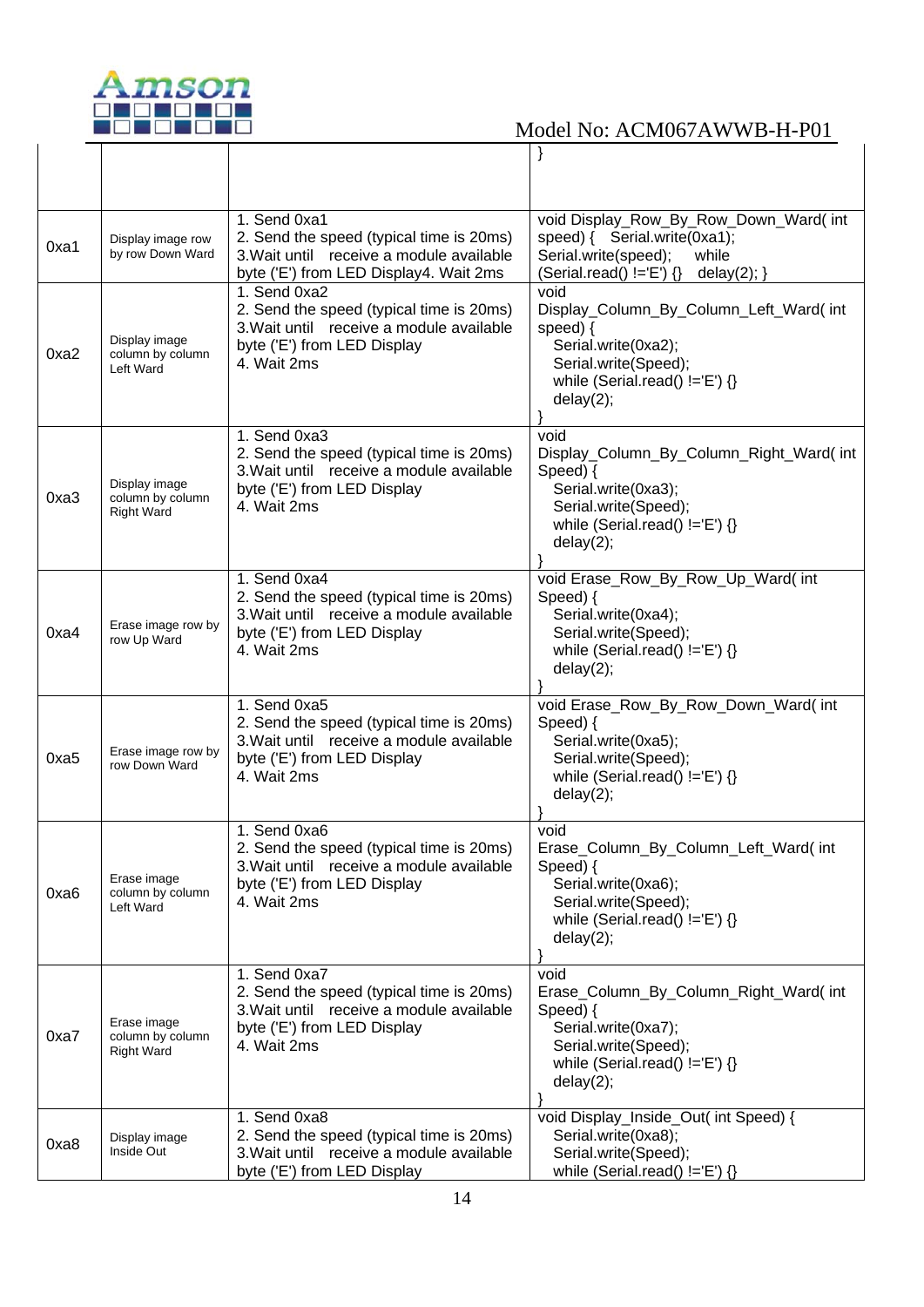

|            |                                        | 4. Wait 2ms                                                                                                                                                | delay(2);                                                                                                                                                              |
|------------|----------------------------------------|------------------------------------------------------------------------------------------------------------------------------------------------------------|------------------------------------------------------------------------------------------------------------------------------------------------------------------------|
|            |                                        |                                                                                                                                                            |                                                                                                                                                                        |
|            |                                        |                                                                                                                                                            |                                                                                                                                                                        |
| 0xa9       | Display image<br>Outside In            | 1. Send 0xa9<br>2. Send the speed (typical time is 20ms)<br>3. Wait until receive a module available<br>byte ('E') from LED Display<br>4. Wait 2ms         | void Display_Outside_In( int Speed) {<br>Serial.write(0xa9);<br>Serial.write(Speed);<br>while (Serial.read() $!=E'$ ) {}<br>delay(2);                                  |
| 0xaa       | Erase image Inside<br>Out              | 1. Send 0xaa<br>2. Send the speed (typical time is 20ms)<br>3. Wait until receive a module available<br>byte ('E') from LED Display<br>4. Wait 2ms         | void Erase_Inside_Out( int Speed) {<br>Serial.write(0xaa);<br>Serial.write(Speed);<br>while (Serial.read() $!=E'$ ) {}<br>delay(2);                                    |
| 0xab       | Erase image<br>Outside In              | 1. Send 0xab<br>2. Send the speed (typical time is 20ms)<br>3. Wait until receive a module available<br>byte ('E') from LED Display<br>4. Wait 2ms         | void Erase_Outside_In( int Speed) {<br>Serial.write(0xab);<br>Serial.write(Speed);<br>while (Serial.read() $!=E'$ ) {}                                                 |
| $0$ xd $0$ | Clear display                          | 1. Send 0xd0<br>2. Wait until receive a module available<br>byte ('E') from LED Display<br>3. Wait 2ms                                                     | void Clear_Display_Momery(void) {<br>Serial.write(0xd0);<br>while (Serial.read() $!=E'$ ) {}<br>delay(2);                                                              |
| 0xd1       | Show the data in<br>the display memory | 1. Send 0xd1<br>2. Wait until receive a module available<br>byte ('E') from LED Display<br>3. Wait 2ms                                                     | void Show_Display_Momery(void) {<br>Serial.write(0xd1);<br>while (Serial.read() $!=E'$ ) {}                                                                            |
| 0xd2       | Scroll the whole<br>display upward     | 1. Send 0xd2<br>2. Send the shift time (typical time is<br>70ms)<br>3. Wait until receive a module available<br>byte ('E') from LED Display<br>4. Wait 2ms | void Scroll_Whole_Display_Memory_Up( int<br>shift time) $\{$<br>Serial.write(0xd2);<br>Serial.write(shift time);<br>while (Serial.read() $!=E'$ ) {}<br>delay(2);      |
| 0xd3       | Scroll the whole<br>display downward   | 1. Send 0xd3<br>2. Send the shift time (typical time is<br>70ms)<br>3. Wait until receive a module available<br>byte ('E') from LED Display<br>4. Wait 2ms | void<br>Scroll_Whole_Display_Memory_Down(int<br>shift time) $\{$<br>Serial.write(0xd3);<br>Serial.write(shift time);<br>while (Serial.read() $!=$ 'E') {}<br>delay(2); |
| 0xd4       | Scroll the whole<br>display leftward   | 1. Send 0xd4<br>2. Send the shift time (typical time is<br>70ms)<br>3. Wait until receive a module available<br>byte ('E') from LED Display<br>4. Wait 2ms | void Scroll_Whole_Display_Memory_Left( int<br>shift time) {<br>Serial.write(0xd4);<br>Serial.write(shift time);<br>while (Serial.read() $!=$ 'E') {}<br>delay(2);      |
| 0xd5       | Scroll the whole<br>display rightward  | 1. Send 0xd5<br>2. Send the shift time (typical time is<br>70ms)<br>3. Wait until receive a module available<br>byte ('E') from LED Display<br>4. Wait 2ms | void<br>Scroll_Whole_Display_Memory_Right(int<br>shift time) {<br>Serial.write(0xd5);<br>Serial.write(shift time);<br>while (Serial.read() $!=$ 'E') {}                |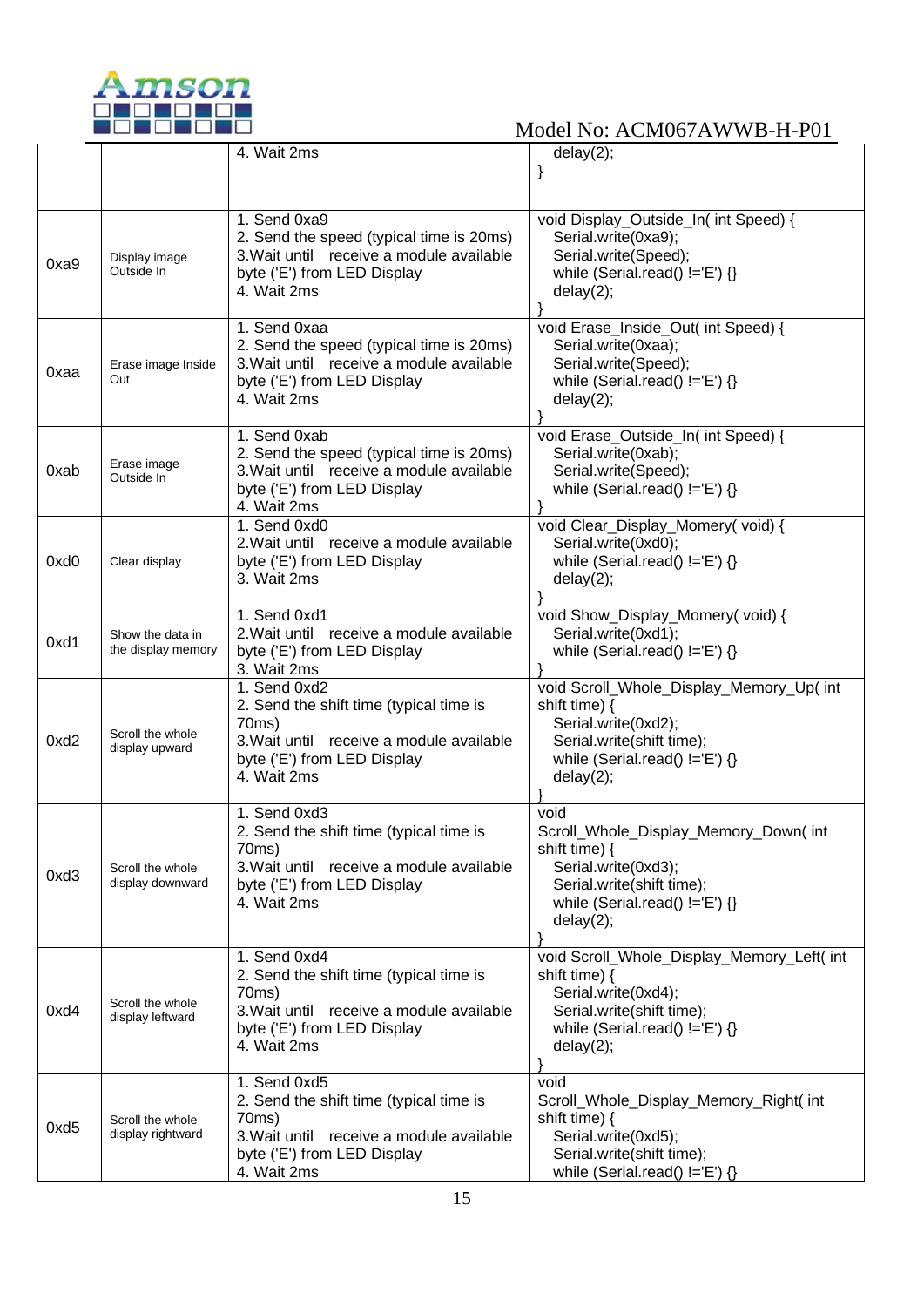

|      |                                         |                                                                                                                                                                                                                                                                                                                                                                                         | delay(2);                                                                                                                                                                                                                                                                                                                     |
|------|-----------------------------------------|-----------------------------------------------------------------------------------------------------------------------------------------------------------------------------------------------------------------------------------------------------------------------------------------------------------------------------------------------------------------------------------------|-------------------------------------------------------------------------------------------------------------------------------------------------------------------------------------------------------------------------------------------------------------------------------------------------------------------------------|
|      |                                         |                                                                                                                                                                                                                                                                                                                                                                                         |                                                                                                                                                                                                                                                                                                                               |
|      |                                         |                                                                                                                                                                                                                                                                                                                                                                                         |                                                                                                                                                                                                                                                                                                                               |
|      |                                         |                                                                                                                                                                                                                                                                                                                                                                                         |                                                                                                                                                                                                                                                                                                                               |
| 0xd6 | Scroll the section<br>display upward    | 1. Send 0xd6<br>2. Send the X coordinate of up left<br>corner<br>3. Send the Y coordinate of up left<br>corner<br>4. Send the X coordinate of bottom<br>right corner<br>5. Send the Y coordinate of bottom<br>right corner<br>6. Send the shift time (typical time is<br>20ms)<br>7. Wait until receive a module available                                                              | void Scroll_Section_Display_Memory_Up( int<br>X0 Pos, int Y0 Pos, int X1 Pos, int<br>Y1_Pos, int shift time) {<br>Serial.write(0xd6);<br>Serial.write(X0_Pos);<br>Serial.write(Y0_Pos);<br>Serial.write(X1_Pos);<br>Serial.write(Y1_Pos);<br>Serial.write(shift time);<br>while (Serial.read() $!=E'$ ) {};<br>delay(2);<br>} |
|      |                                         | byte ('E') from LED Display                                                                                                                                                                                                                                                                                                                                                             |                                                                                                                                                                                                                                                                                                                               |
| 0xd7 | Scroll the section<br>display downward  | 8. Wait 2ms<br>1. Send 0xd7<br>2. Send the X coordinate of up left<br>corner<br>3. Send the Y coordinate of up left<br>corner<br>4. Send the X coordinate of bottom<br>right corner<br>5. Send the Y coordinate of bottom<br>right corner<br>6. Send the shift time (typical time is<br>70ms)<br>7. Wait until receive a module available<br>byte ('E') from LED Display<br>8. Wait 2ms | void<br>Scroll_Section_Display_Memory_Down(int<br>X0 Pos, int Y0 Pos, int X1 Pos, int<br>Y1_Pos, int shift time) {<br>Serial.write(0xd7);<br>Serial.write(X0_Pos);<br>Serial.write(Y0_Pos);<br>Serial.write(X1_Pos);<br>Serial.write(Y1_Pos);<br>Serial.write(shift time);<br>while (Serial.read() $!=E$ ) {}<br>delay(2);    |
| 0xd8 | Scroll the section<br>display leftward  | 1. Send 0xd8<br>2. Send the X coordinate of up left<br>corner<br>3. Send the Y coordinate of up left<br>corner<br>4.<br>Send the X coordinate of bottom right<br>corner<br>5. Send the Y coordinate of bottom<br>6. Send<br>right corner<br>the shift time (typical time is 20ms)<br>7. Wait until receive a module available<br>byte ('E') from LED Display8. Wait 2ms                 | void Scroll_Section_Display_Memory_Left( int<br>X0_Pos, int Y0_Pos, int X1_Pos, int<br>Serial.write(X0_Pos);<br>Serial.write(Y0_Pos);<br>Serial.write(X1_Pos);<br>Serial.write(Y1_Pos);<br>while<br>Serial.write(shift time);<br>(Serial.read() !='E') $\{\}$<br>delay $(2)$ ; }                                              |
| 0xd9 | Scroll the section<br>display rightward | 1. Send $0xd9$<br>2. Send the X coordinate of up left<br>corner<br>3. Send the Y coordinate of up left<br>corner<br>4. Send the X coordinate of bottom<br>right corner<br>5. Send the Y coordinate of bottom<br>right corner<br>6. Send the shift time (typical time is<br>70ms)<br>7. Wait until receive a module available<br>byte ('E') from LED Display<br>8. Wait 2ms              | void<br>Scroll_Section_Display_Memory_Right(int<br>X0_Pos, int Y0_Pos, int X1_Pos, int<br>Y1 Pos, int shift time) {<br>Serial.write(0xd9);<br>Serial.write(X0_Pos);<br>Serial.write(Y0_Pos);<br>Serial.write(X1_Pos);<br>Serial.write(Y1_Pos);<br>Serial.write(shift time);<br>while (Serial.read() $!=$ 'E') {}<br>delay(2); |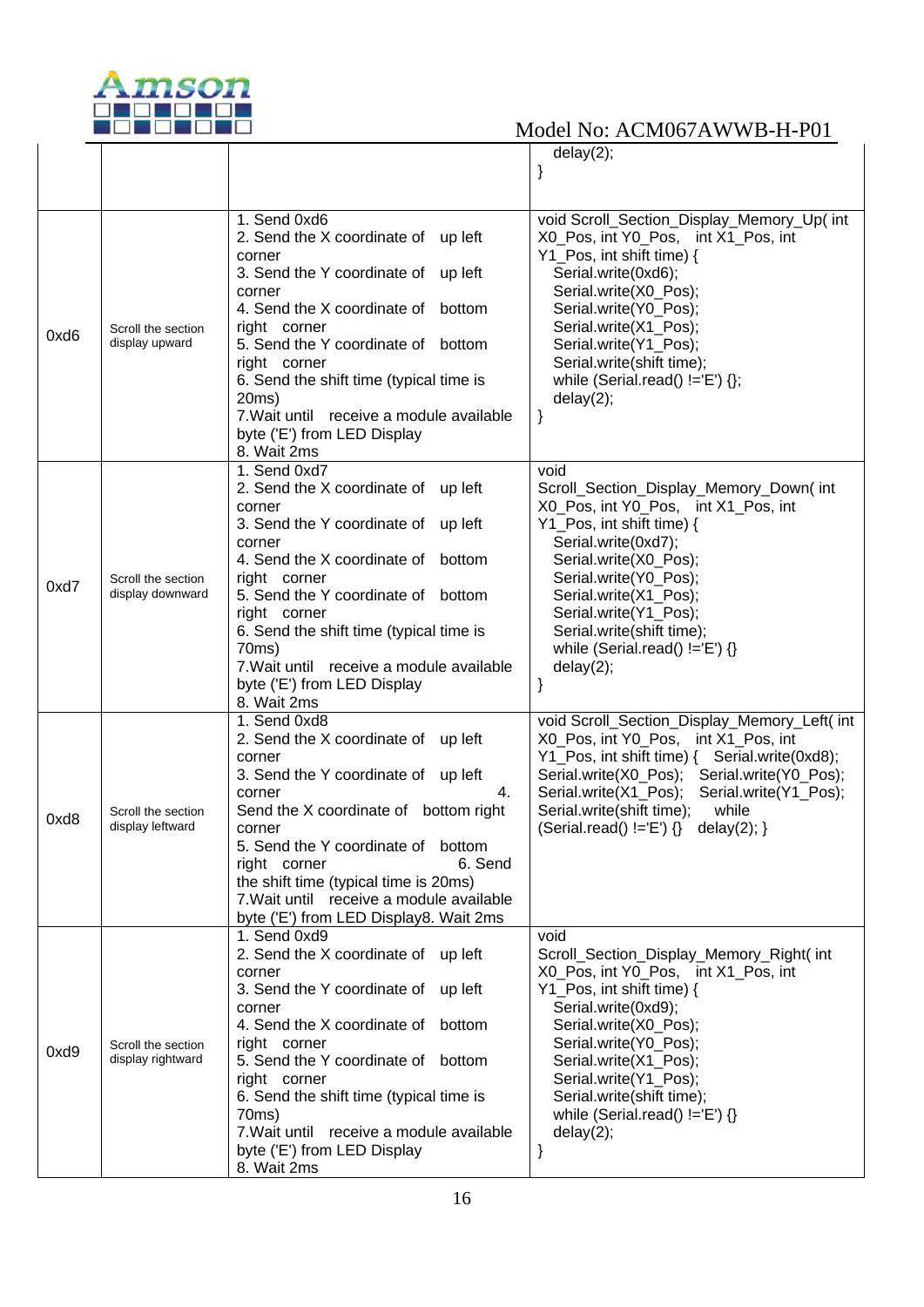

| 0xed | <b>Turn Backlight</b><br>on/off                                           | 1. Send 0xed<br>2. Send backlight on/off mode<br>3. Wait until receive a module available<br>byte ('E') from LED Display<br>4. Wait 2ms            | void Turn Backlight on/off {<br>Serial.write(0xed);<br>Serial.write(mode);<br>while (Serial.read() $!=E'$ ) {}<br>delay(2);                         |
|------|---------------------------------------------------------------------------|----------------------------------------------------------------------------------------------------------------------------------------------------|-----------------------------------------------------------------------------------------------------------------------------------------------------|
| 0xf0 | Turn display Off                                                          | 1. Send 0xf0<br>2. Wait until receive a module available<br>byte ('E') from LED Display<br>3. Wait 2ms                                             | void Display_Off(void) {<br>Serial.write(0xf0);<br>while (Serial.read() $!=E'$ ) {}                                                                 |
| 0xf1 | Turn display On                                                           | 1. Send 0xf1<br>2. Wait until receive a module available<br>byte ('E') from LED Display<br>3. Wait 2ms                                             | void Display_On(void) {<br>Serial.write(0xf1);<br>while (Serial.read() $!=E'$ ) {}<br>delay(2);                                                     |
| 0xf2 | Set the brightness<br>of the LED Display                                  | 1. Send 0xf2<br>2. Send the level of brightness $(0-11)$<br>3. Wait until receive a module available<br>byte ('E') from LED Display<br>4. Wait 2ms | void Set_Display_Brightness( int brightness) {<br>Serial.write(0xf2);<br>Serial.write(brightness);<br>while (Serial.read() $!=E'$ ) {}<br>delay(2); |
| 0xf3 | Inverse image                                                             | 1. Send 0xf3<br>2. Wait until receive a module available<br>byte ('E') from LED Display<br>3. Wait 2ms                                             | void Inverse_Image(void) {<br>Serial.write(0xf3);<br>while (Serial.read() $!=E'$ ) {}<br>delay(2);                                                  |
| 0xf6 | Change Instruction<br>mode<br>(0 for Hex<br>Command, 1 for AT<br>Command) | 1. Send 0xf6<br>2. Send instruction mode<br>3. Wait until receive a module available<br>byte ('E') from LED Display<br>4. Wait 2ms                 | int Change_Display_Mode(int mode) {<br>Serial.write(0xf6);<br>Serial.write(1);<br>while (Serial.read() $!=$ 'E') {}<br>delay(2);                    |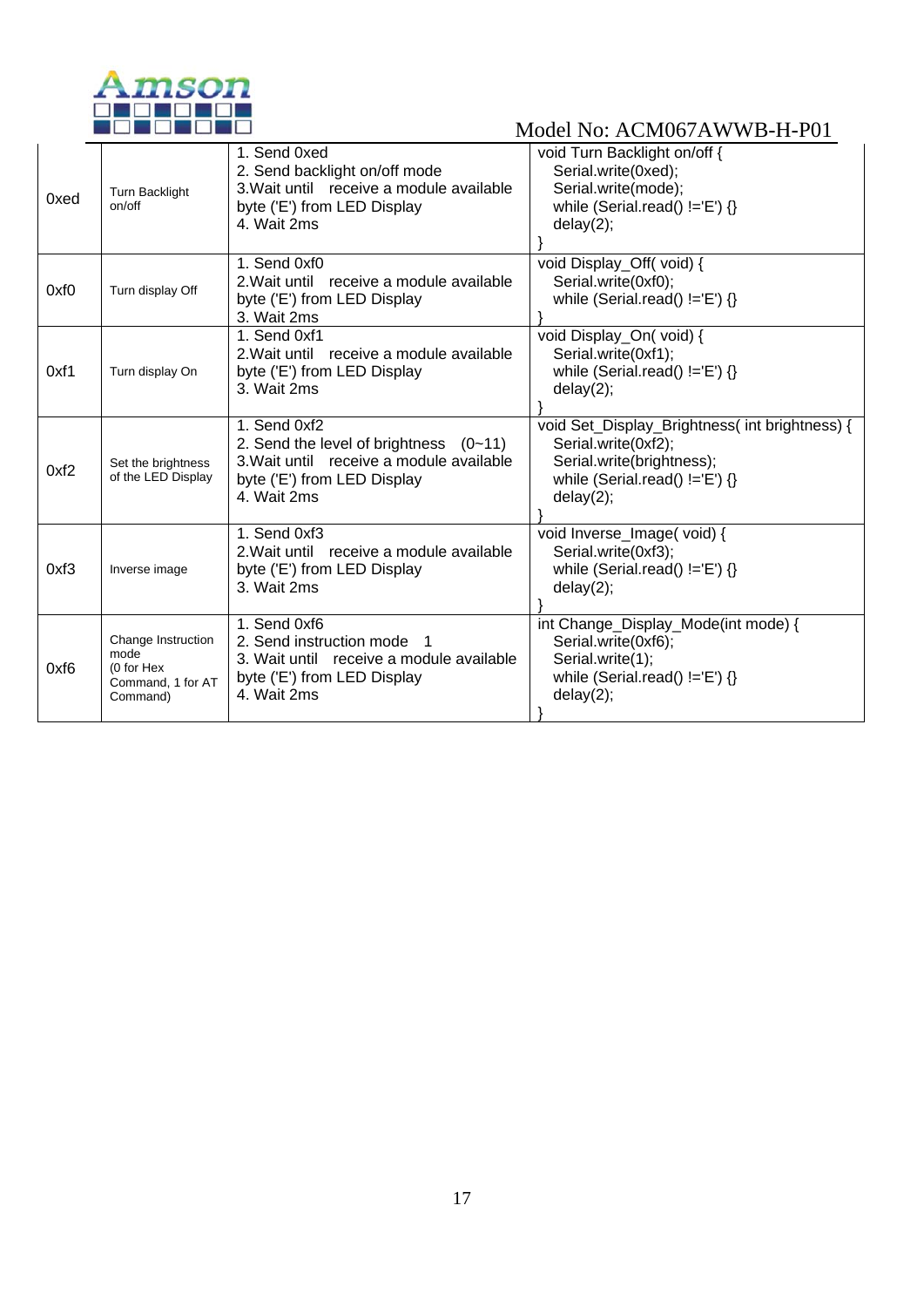

### **ASCII code of 5X7 fonts and 8X16 fonts**

| Hex  | Symbol         | Hex  | Symbol                  | Hex  | Symbol         |
|------|----------------|------|-------------------------|------|----------------|
| 0x20 |                | 0x40 | $^{\textregistered}$    | 0x60 |                |
| 0x21 | Ţ              | 0x41 | A                       | 0x61 | a              |
| 0x22 | Ħ              | 0x42 | B                       | 0x62 | þ              |
| 0x23 | #              | 0x43 | C                       | 0x63 | C              |
| 0x24 | \$             | 0x44 | D                       | 0x64 | d              |
| 0x25 | $\%$           | 0x45 | Ė                       | 0x65 | е              |
| 0x26 | &              | 0x46 | F                       | 0x66 | $\mathsf{f}$   |
| 0x27 |                | 0x47 | G                       | 0x67 | g              |
| 0x28 |                | 0x48 | H                       | 0x68 | h              |
| 0x29 |                | 0x49 | I                       | 0x69 | i              |
| 0x2a | $\star$        | 0x4a | J                       | 0x6a |                |
| 0x2b | +              | 0x4b | Κ                       | 0x6b | k              |
| 0x2c | ,              | 0x4c | Ĺ                       | 0x6c | Ī              |
| 0x2d | -              | 0x4d | M                       | 0x6d | m              |
| 0x2e |                | 0x4e | N                       | 0x6e | n              |
| 0x2f |                | 0x4f | O                       | 0x6f | o              |
| 0x30 | 0              | 0x50 | P                       | 0x70 | р              |
| 0x31 | $\overline{1}$ | 0x51 | Q                       | 0x71 | q              |
| 0x32 | $\overline{2}$ | 0x52 | R                       | 0x72 | $\mathsf{r}$   |
| 0x33 | 3              | 0x53 | $\overline{s}$          | 0x73 | S              |
| 0x34 | 4              | 0x54 | T                       | 0x74 | $\mathfrak{t}$ |
| 0x35 | 5              | 0x55 | Ù                       | 0x75 | u              |
| 0x36 | 6              | 0x56 | V                       | 0x76 | v              |
| 0x37 | $\overline{7}$ | 0x57 | W                       | 0x77 | W              |
| 0x38 | 8              | 0x58 | Χ                       | 0x78 | Χ              |
| 0x39 | 9              | 0x59 | $\overline{\mathsf{Y}}$ | 0x79 | у              |
| 0x3a | $\vdots$       | 0x5a | Z                       | 0x7a | Z              |
| 0x3b | $\vdots$       | 0x5b | ı                       | 0x7a | ł              |
| 0x3c | <              | 0x5c | $\backslash$            | 0x7a |                |
| 0x3d | $=$            | 0x5d |                         | 0x7a |                |
| 0x3e | $\geq$         | 0x5e | Λ                       | 0x7a |                |
| 0x3f | $\overline{?}$ | 0x5f |                         | 0x7a | <-             |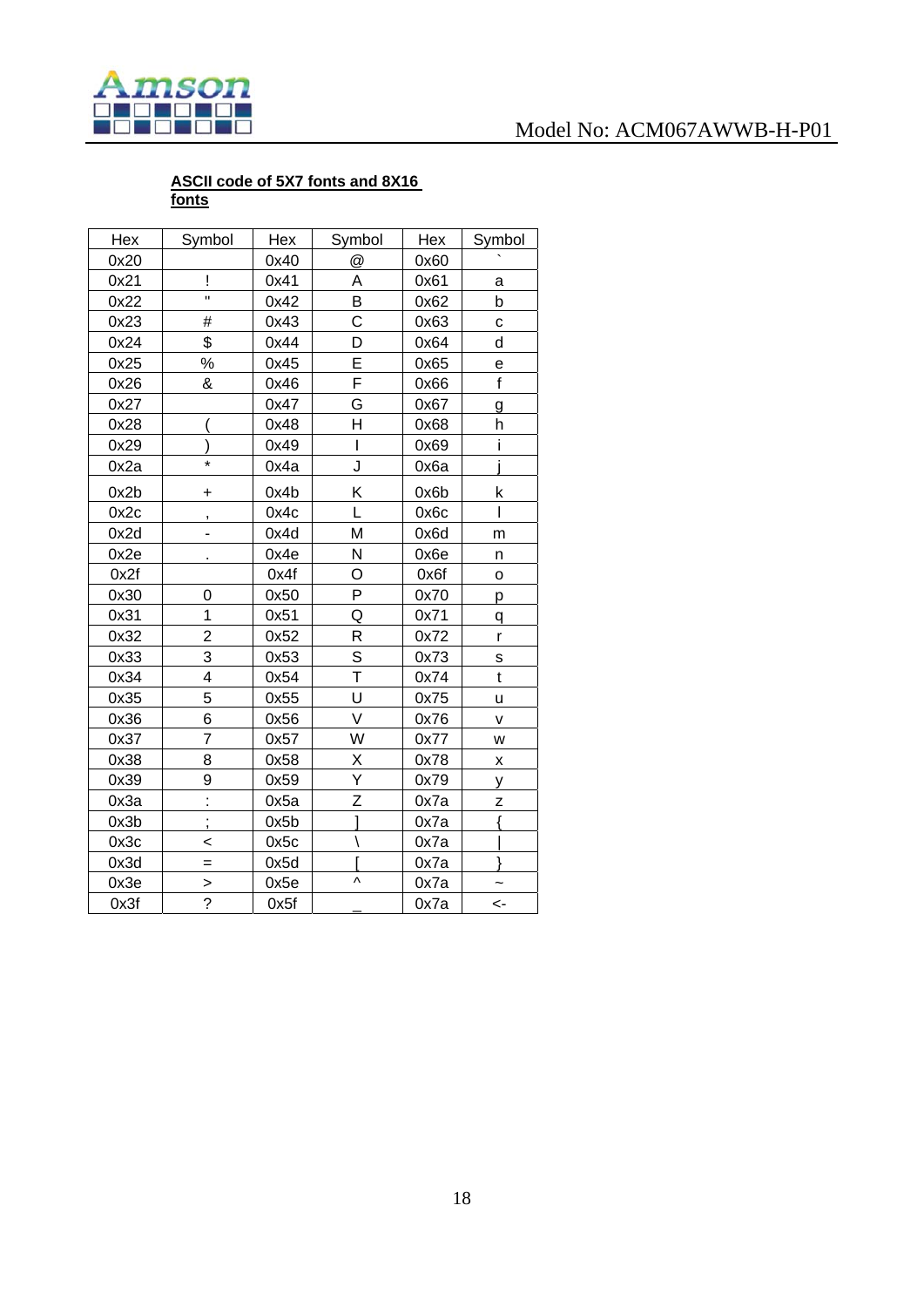

### **ASCII code of 16X16 fonts**

| Hex  | Symbol |
|------|--------|
| 0x30 | 0      |
| 0x31 | 1      |
| 0x32 | 2      |
| 0x33 | 3      |
| 0x34 | 4      |
| 0x35 | 5      |
| 0x36 | 6      |
| 0x37 | 7      |
| 0x38 | 8      |
| 0x39 | g      |

### **No. of 8X8 pattern**

| No.            | Symbol                                     |
|----------------|--------------------------------------------|
| 0              | 0                                          |
|                | 1                                          |
|                | $\overline{c}$                             |
|                | $\begin{array}{c} 3 \\ 4 \\ 5 \end{array}$ |
|                |                                            |
| 123456         |                                            |
|                | 6                                          |
| $\overline{7}$ | $\overline{7}$                             |
| 8              | 8                                          |
| 9              | 9                                          |

### **No. of 32X32 pattern**

| No.                         | Symbol                             |
|-----------------------------|------------------------------------|
| $\overline{0}$              | 0                                  |
| $\overline{1}$              | 1                                  |
|                             |                                    |
| $\frac{2}{3}$ $\frac{4}{5}$ | $\frac{2}{3}$ $\frac{4}{5}$        |
|                             |                                    |
|                             |                                    |
| $\frac{6}{7}$               | $\overline{6}$                     |
|                             | $\overline{7}$                     |
| <u>8</u>                    | 8                                  |
| 9                           |                                    |
| 10                          | $rac{9}{c}$                        |
| 11                          | $\overline{\overline{\mathsf{F}}}$ |
| 12                          |                                    |

## Model No: ACM067AWWB-H-P01

### **No. of 8X16 pattern**

| No.            | Symbol        |
|----------------|---------------|
| 0              | 0             |
| 1              | 1             |
|                |               |
| $\frac{2}{3}$  | $\frac{2}{3}$ |
| $\overline{4}$ | 4             |
| $\overline{5}$ | 5             |
| 6              | 6             |
| $\overline{7}$ | 7             |
| 8              | 8             |
| 9              | 9             |
|                |               |

### **No. of 16X16 pattern**

| No.            | Symbol         |
|----------------|----------------|
| 0              | 0              |
| 1              | 1              |
|                | $\overline{2}$ |
| $\frac{2}{3}$  | $\overline{3}$ |
|                | $\frac{4}{5}$  |
| $\frac{4}{5}$  |                |
| 6              | 6              |
| $\overline{7}$ | 7              |
| 8              | 8              |
| $\overline{9}$ | 9              |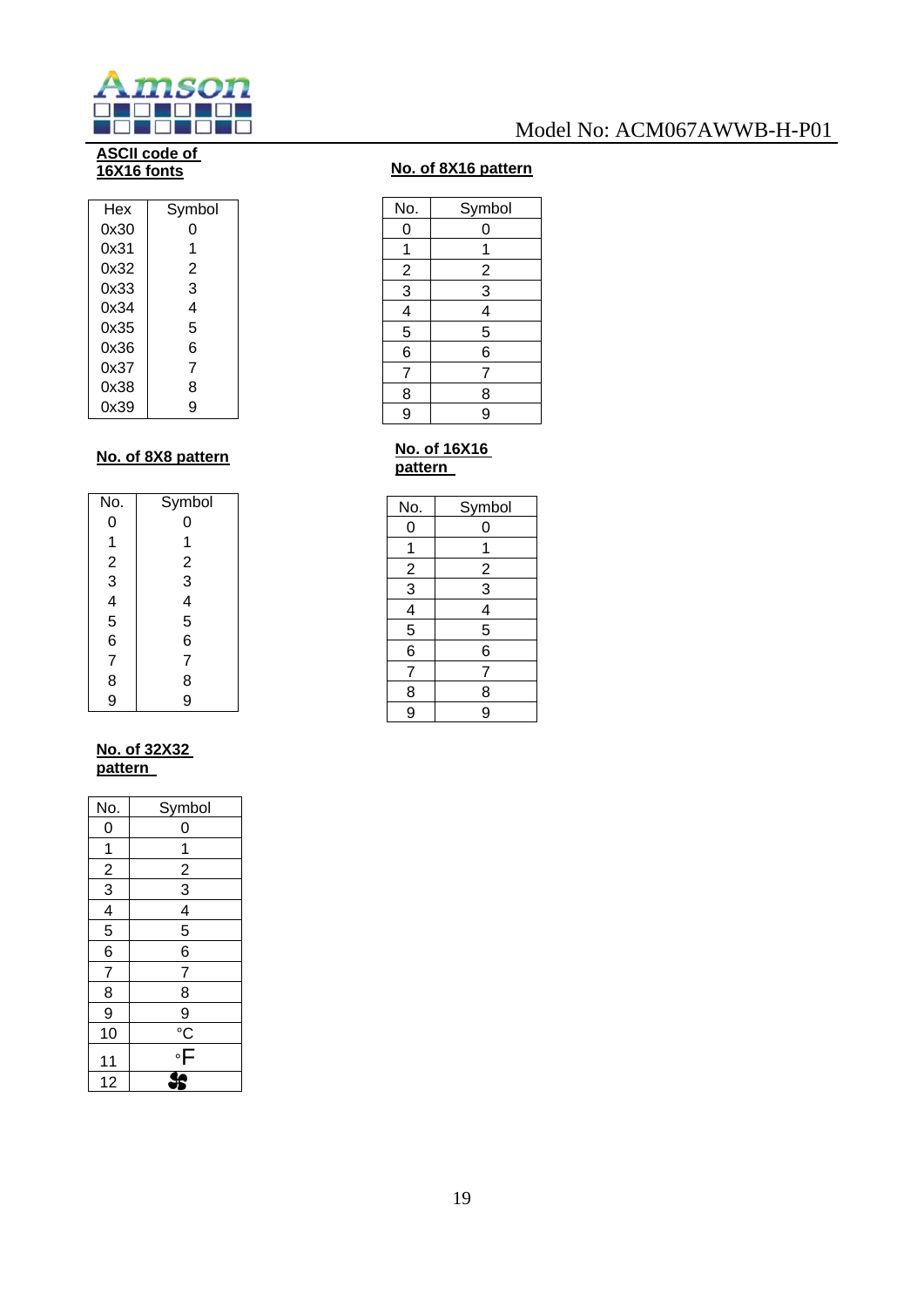

## **HANDLING PRECAUTION**

### **1. Mounting Method**

The panel of the LCD Module consists of two thin glass plates with polarizes which easily get damaged since the Module is fixed by utilizing fitting holes in the printed circuit board. Extreme care should be taken when handling the LCD Modules.

### **2. Caution of LCD handling & cleaning**

When cleaning the display surface, use soft cloth with solvent (recommended below) and Wipe lightly.

-Isopropyl alcohol

-Ethyl alcohol

-Trichlorotriflorothane

Do not wipe the display surface with dry or hard materials that will damage the polarize surface.

Do not use the following solvent:

-Water

-Kettle

-Aromatics.

### **3. Caution against static charge**

The LCD Module use C-MOSLSI drivers, so we recommend end that you connect any unused input terminal to VDD or VSS, do not input any signals before power is turned on. And ground your body, Work/assembly table. And assembly equipment to protect against static electricity.

### **4. Packaging**

-Modules use LCD elements, and must be treated as such. Avoid in tense shock and falls from a height.

-To prevent modules from degradation. Do not operate or store them exposed directly to sunshine or high temperature/humidity.

### **5. Caution for operation**

-It is indispensable to drive LCD's with in the specified voltage limit since the higher voltage than the limit shorten LCD life.

An electrochemical reaction due to direct current causes LCD deterioration, Avoid the use of